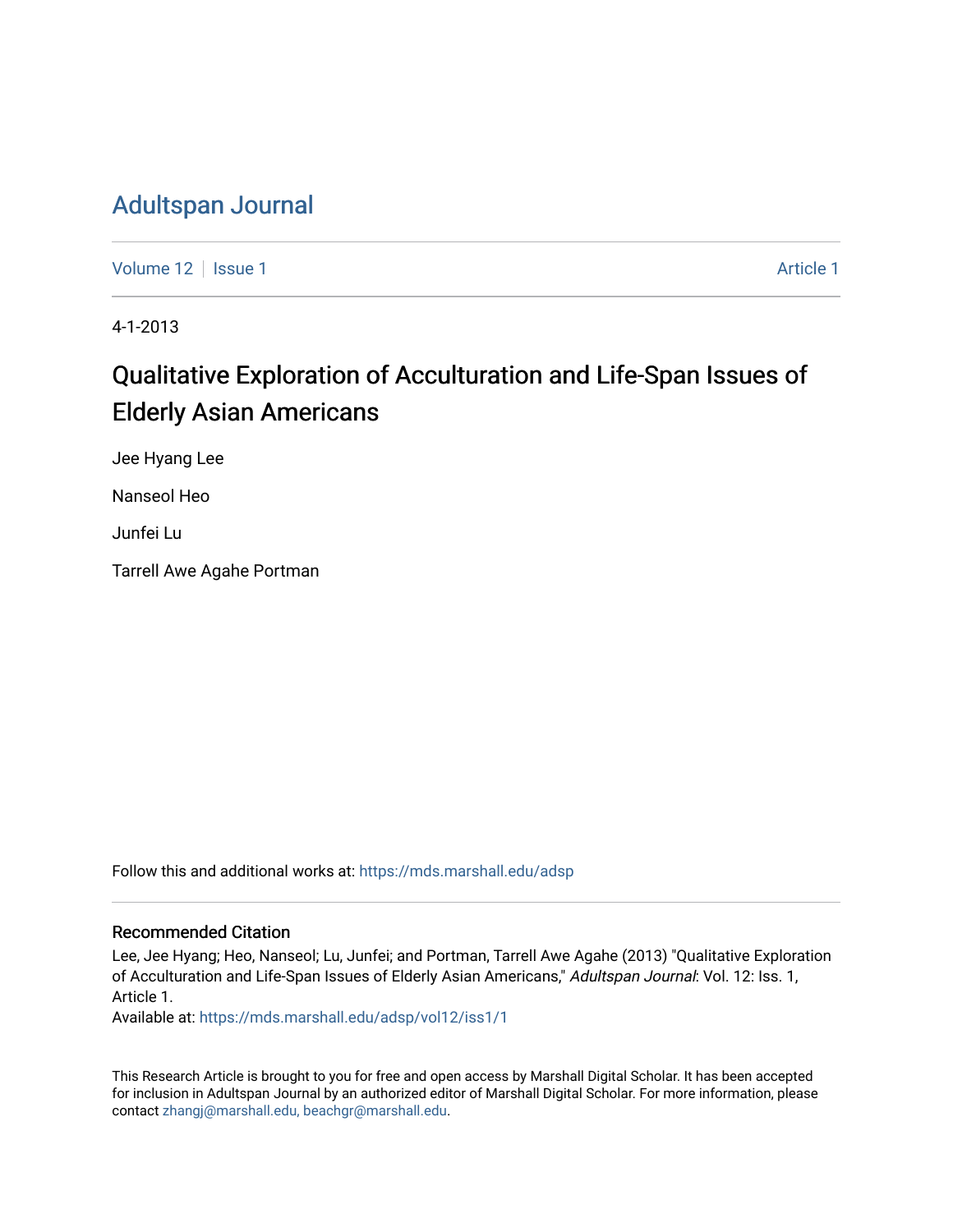# . . . . . . . . . . . . . . **Qualitative Exploration of Acculturation and Life-Span Issues of Elderly Asian Americans**

# **Jee Hyang Lee, Nanseol Heo, Junfei Lu, and Tarrell Awe Agahe Portman**

*Awareness of aging issues across diverse populations begins the journey toward counselors becoming culturally competent across client life spans. Understanding the life-span experiences of cultural groups is important for helping professionals. The purpose of this research was to gain insight into the qualitative experiences of Asian American elders. The authors conducted semistructured interviews with 8 participants between September 2010 and March 2011 and analyzed the data using the Consensual Qualitative Research method. Findings indicate unique patterns in life-span development with this population.* 

*Keywords:* Asian American elders, Consensual Qualitative Research, multiculturalism

As the elderly population of the world increases, the need for specific mental health knowledge and understanding of diverse populations increases. In the United States in 2010, the total population of individuals ages 65 years and older was 13.0%, which is 40.3 million people; this indicates that the U.S. population of older adults (15.1%) grew faster than that of the total U.S. population (9.7%) between 2000 and 2010 (U.S. Census Bureau, 2011). A review of the literature revealed that older adults in the United States are considered to be a homogenous group, even though elderly populations can be classified into subgroups.

The subgrouping is dependent upon varying ethnicities, sexual orientations, and socioeconomic statuses. A lack of discussion on cultural identities of elderly individuals exists in the literature, leaving readers to conclude that elderly clients may be unworthy of detailed consideration. Thus, the literature perpetuates the fact that senior adults are not given due attention in society. Given that the general population of elderly individuals may lack specific attention in the literature, then disenfranchisement of elderly people in specific groups can be magnified.

*Jee Hyang Lee, Nanseol Heo, Junfei Lu, and Tarrell Awe Agahe Portman, Department of Rehabilitation and Counselor Education, University of Iowa, Iowa City. Correspondence concerning this article should be addressed to Jee Hyang Lee, Department of Rehabilitation and Counselor Education, College of Education, University of Iowa, N358 Lindquist Center, Iowa City, IA 52242 (e-mail: jee-hyang-lee@uiowa.edu).* 

*© 2013 by the American Counseling Association. All rights reserved.*

**4 ADULTSPAN***Journal April 2013 Vol. 12 No. 1*

Published by Marshall Digital Scholar, 2022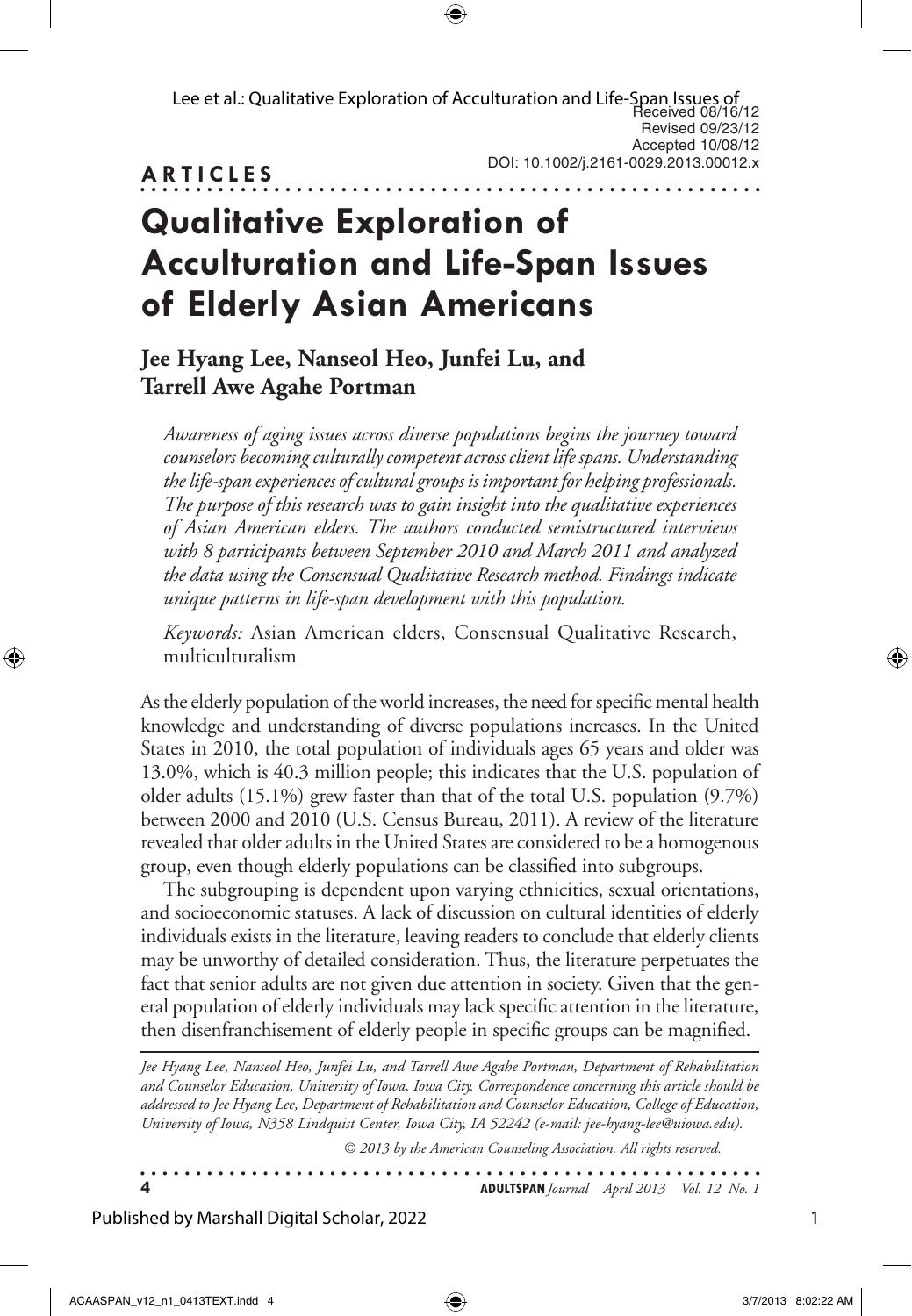In truth, elderly clients from specific ethnic cultural groups may be designated as a twice-underserved group, both by age and ethnicity. According to the U.S. Census Bureau (2011), during the last decade, one of the fastest growing groups among all ethnic groups in the United States was elderly Asian Americans. Within the elderly population groups, Asian American elders increased at a rate of 43%, and Asians in combination with other groups were the third largest group (15.3%) among major multiple races in populations ages 55 and older. These individuals constituted over 1 million in 2010 and are projected to increase up to 7.5 million by 2050 (Federal Interagency Forum on Aging-Related Statistics, 2012). Given this rapid increase in the Asian American elderly population, attention to their mental health issues is imperative for the counseling profession.

More than 25 ethnic groups could be classified as Asian American (Iwamasa & Hilliard, 1999), such as people with backgrounds from Korea, China, and Japan. Each Asian cultural group experience may differ depending on its immigration history. Varying degrees of acculturation, immigrant status, reasons for immigration, family origin systems, and individual experiences serve as a motivation for examining similarities and differences of these elderly individuals across the life span. The need to gain understanding of shared cultural values underlies the foundation for differentiating elderly ethnic populations, specifically Asian Americans, as the target population for this study.

The current study is an ethnographic qualitative research study, as described by Hays & Wood (2011), which seeks to identify social patterns and norms of a culture-sharing group. The purpose of this research is to illuminate the life-span process of elderly Asian Americans regarding cultural identity, social relationships, and the perception of aging. It is imperative that mental health professionals increase their multicultural understanding through developing strategies and interventions for working with clients who are Asian elders. Illuminating the experiences of a few cases allows their voices to be present in the counseling literature, so that helping professionals working with elderly Asian individuals may consider the transferability of these findings to their Asian clients. We obtained data from semistructured interviews with eight participants, and we analyzed the data using the Consensual Qualitative Research (CQR) method.

#### **Method**

The target population for this study was Asian American individuals over age 55 who were living in the midwestern United States. A snowball sampling method was used to access potential participants. Three initial participants who met the criteria were identified by the research team. Additional prospective participants were solicited by asking the identified participants to submit the names of other possible contacts. Names were only given if the prospective participants granted permission to have their contact information released to us. Then, we contacted the prospective participants via telephone and provided appropriate information about the purpose and processes. After initial contact, prospective participants were given a minimum of 3 days to consult with their family members before submitting the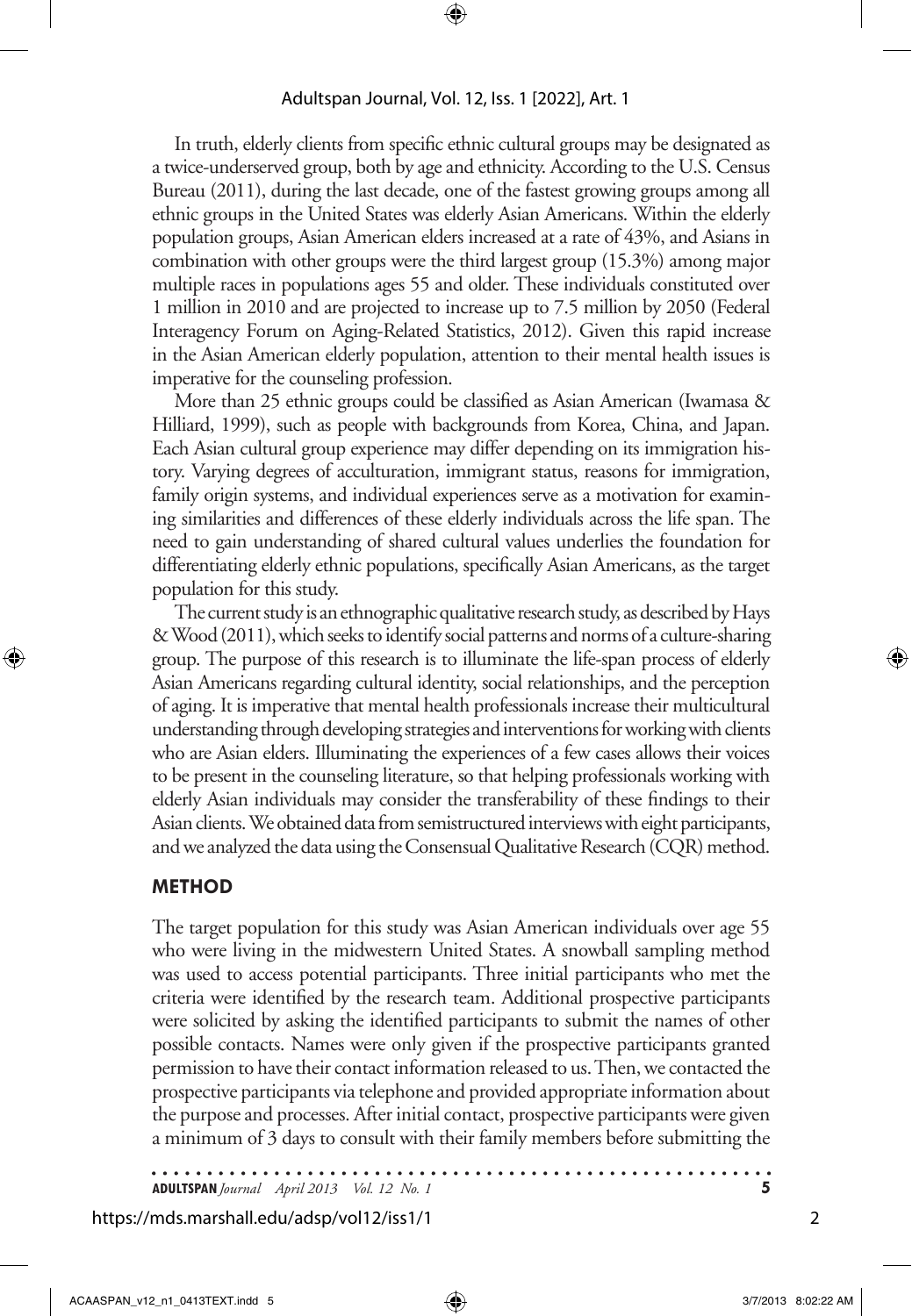informed consent forms. Participation was voluntary. Informed consent paperwork was provided in Korean, Chinese, or English, depending on the participants' requests. Upon completion of the preliminary consent documents, interviews were conducted by the researchers who had initially contacted each participant. Interviews were scheduled to avoid interference with each participant's daily routines.

Eight Asian Americans (four men and four women) participated in this study. The CQR method requires a sample size between eight and 12; thus, basic requirements were met. Participants ranged in age from 60 to 82 years (*M =* 72.88, *SD =* 7.59) and reported that they had lived in the United States for 3 to 35 years or more, with a mean of 27.63 years or more (*SD =* 12.35). All currently lived in the Midwest. In terms of ethnic background, five were Korean, one was Taiwanese, and two were Chinese (although one was from Hong Kong, which was a British protectorate until 1997). Their occupations were varied, including a retired teacher and a biochemist. Six of the participants were still employed. They worked in academia, their own businesses, or in a hospital.

## **Data Collection**

Interviews with the eight elderly Asian Americans were conducted from September 2010 to March 2011 using a semistructured format with open-ended questions, which was approved by an institutional review board. Because the first language of three of the researchers was either Korean or Chinese, interviews were conducted in both Korean and Chinese when preferred by the participants. We began interviews by asking each participant about their basic demographic information, such as age, ethnicity, and number of years living in America. The next questions included seven topics, with each topic containing two to four specific open-ended questions covering the following information: Participants' perception of cultural identity, life history, challenges, family culture, social relationships, activities, aging issues, and counseling. For example, the questions for the topic of life history included, "How did you decide to move to the United States? When and why? What have you been doing in the United States? Can you tell me about some of your beliefs and values that you hold central while you live in the United States?"

All interviews were recorded by audiotape or hand written with the participants' permission. Whereas interviews in English were transcribed verbatim, those in Korean or Chinese were first transcribed verbatim in the language used and then translated into English. All participants were assigned a case number, and identifiable information was removed from the transcripts to maintain confidentiality. During this process, internal and external auditors checked the transcripts for accuracy and consistency to maintain qualitative rigor.

## **Data Analysis**

The CQR method was used to analyze the interview data. The CQR method integrates qualitative approaches, such as phenomenological, grounded theory, and comprehensive process analysis, by emphasizing consensus among judges (Hill et al.,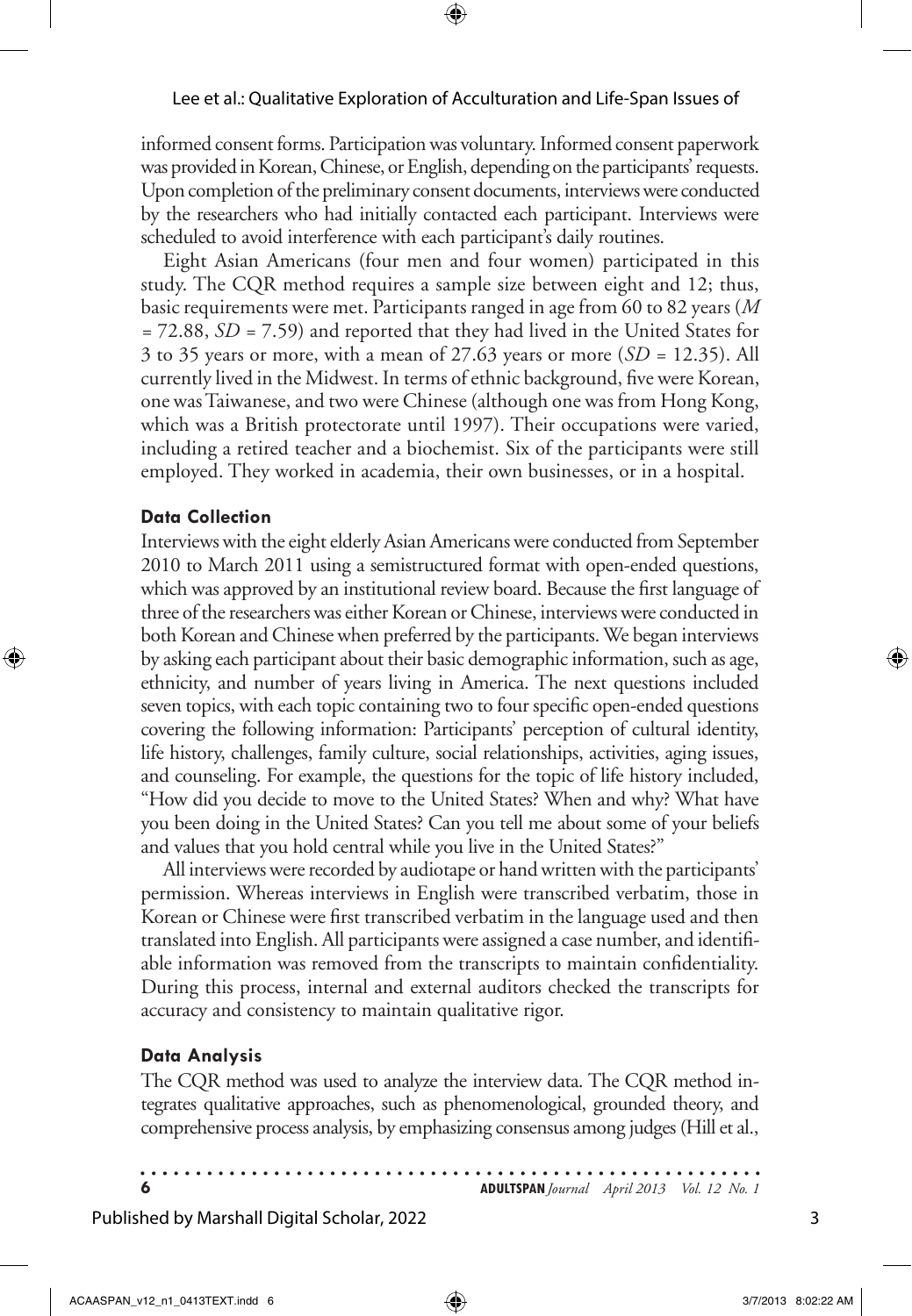2005). Major components of CQR include (a) the use of open-ended questions in semistructured interviews to obtain in-depth descriptions of individual experiences and maintain the consistency of data collection; (b) involvement of several judges (at least three) throughout the data analysis process to promote multiple perspectives; (c) consensus among judges regarding the meaning of the data; (d) at least one auditor to check the work against biased groupthink in the primary team; and (e) domains, core ideas, and cross-analyses in data analysis (Hill et al., 2005). Data analysis involved three essential steps: establishing domains, determining core ideas, and conducting a cross-analysis. Domains are topics to cluster or group the interview protocol data; core ideas are summaries of the data that abstract the essential meaning within domains; and a cross-analysis develops themes or categories that reflect the core ideas within domains across cases (Hill et al., 2005). The research team established consensus for the domains in this study, which are shown in the Appendix.

We independently developed core ideas within each domain. The primary consideration for establishing core ideas were the voices and expressive meanings of the interviewees as captured in a concise manner. The CQR judges worked together to combine and develop consensus of domains and categories to abstract core ideas for each case. The auditor reviewed and examined the accuracy and wording of the resulting domains and core ideas to ensure trustworthiness. Ultimately, all researchers reached a consensus on the domains and core ideas before moving into the cross-analysis.

We reviewed the domains and core ideas for similarities across the cases and established consensus for new conceptual labels for the cross-case categories. We reviewed all cases with the labeled categories to determine frequency in a consensus manner. Three labels for frequency were used for each category: *General* was applied to categories that occurred in all cases; *typical* was applied to at least half of the cases up to the cutoff for general; and *variant* was applied to two or more cases up to the cutoff for typical. The categories that occurred in only one case were dropped. Likewise, the domains and categories were continually revised to subdivide the domains or combine many variant or rare categories. The auditor reviewed categories labeled in the cross-analysis for appropriateness and conciseness. We again came to consensus on the outcome. A stability check and review was conducted by setting aside two cases from the initial cross-analysis. We analyzed these cases to see if new domains or core ideas emerged. There was no change in the domains or core ideas; therefore, we considered the results stable.

## **Researchers as Instruments**

The research team was culturally diverse, consisting of two female Korean doctoral students, one male Chinese doctoral student, and one Native American faculty researcher. All research team members have expertise in understanding cultural differences. Interviews were conducted by the doctoral student researchers, who also served as the primary judges in the CQR method. The faculty researcher served as the auditor to supervise student researchers and review the research process. The judges analyzed the data through several meetings and reached consensus. Dur-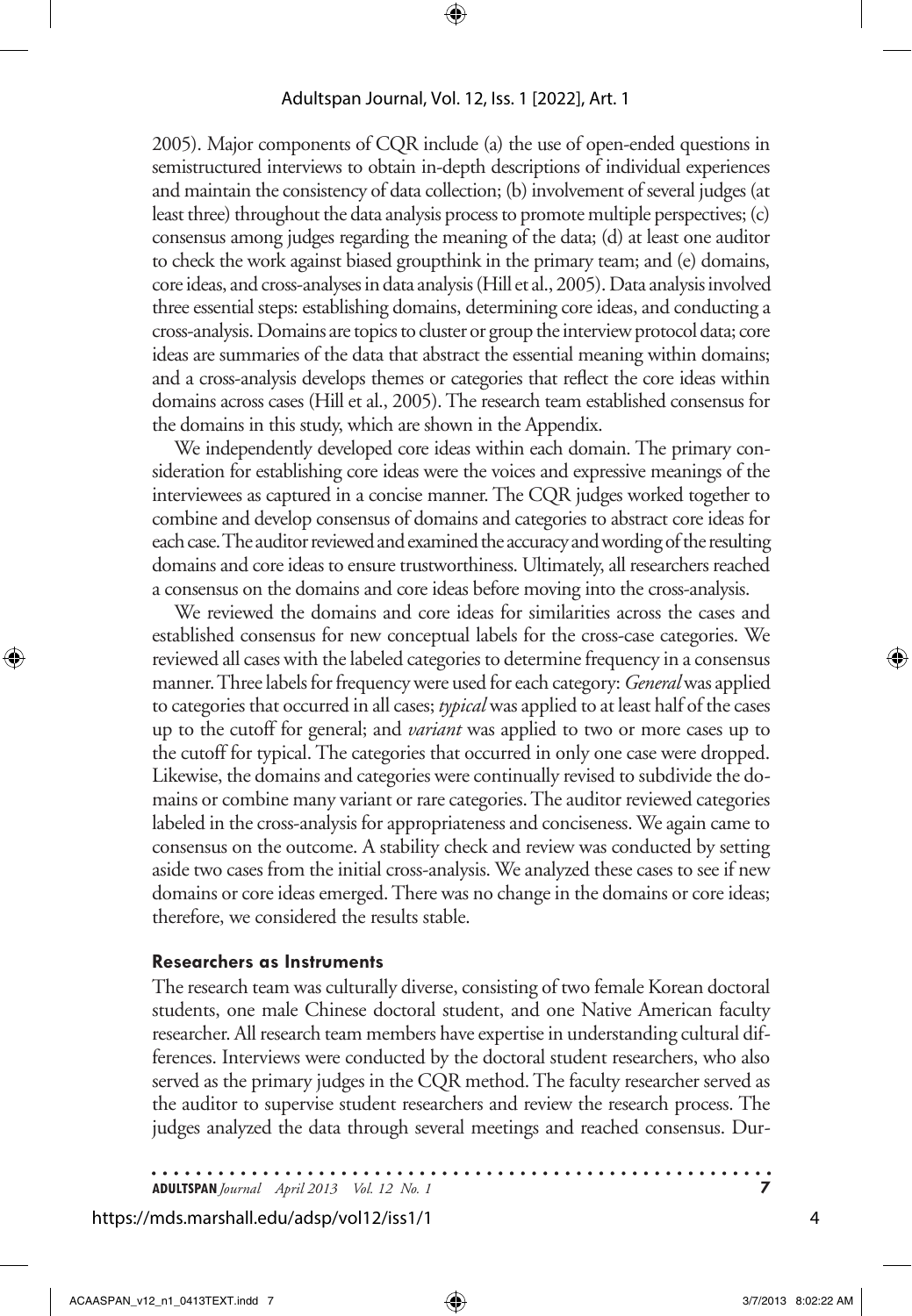ing the consensual process, all discussions were open, and efforts were made to minimize power issues. The external auditor reviewed the interview protocol and the cross-analysis process and checked the results for accuracy and trustworthiness.

### **Results**

Data obtained from this sample of elderly Asian Americans reflected their life history, current life experiences, perspectives, values, and acculturation process. Eight domains were identified as a result of the CQR analysis: (a) reasons for immigration, (b) cultural attitudes and activities associated with either American culture or their ethnic culture, (c) cultural identity, (d) social relationships, (e) challenges and efforts, (f) important values, (g) perception of aging, and (h) perception of counseling services. All names used in this article are pseudonyms.

#### **Reasons for Immigration**

Participants reported four common factors that influenced their decision to immigrate to the United States. Most participants held positive perceptions of American society, such as more opportunities, freedom, and a better education system. For example, Choi, a 71-year-old professor, had an opportunity to participate in a big national project as a coprincipal investigator while he was a U.S. graduate student. This experience influenced his decision to stay in the United States. Choi recalled this experience, saying "It was a quite a shock as a graduate student. You can't imagine my English at that time. . . . I cannot imagine that happening in Korea while you are a student without degrees." Choi also mentioned more freedom in American society as one of the significant variables in his staying in America: "I knew once I went to Korea, my opportunity to do free research would be limited because as a junior member of faculty, you have to do all errands, given the terribly hierarchical structure in Korea."

Four participants stated that the reason for their immigration to the United States was the availability of better educational opportunities for themselves or their children. They perceived the American education system as better than the systems in their original countries. For example, Wei (retired teacher), Baek (doctor), and Choi (professor) stated that they came to America primarily for their education, with no consideration of establishing a permanent residence. Moreover, Baek, Seo, and Jang reported that they came to America to give their children an opportunity for a better education. Baek mentioned, "we [my wife and I] want to let our children be educated in a better setting. So, we prepared for the immigration step-by-step."

In addition to the positive perception of the United States, participants shared other common reasons, such as receiving family invitations. Four participants stated that they first came to America because they wanted to live with other family members or partners. For example, Chen, a 71-year-old female from Hong Kong, stated "I married and moved to this city because my husband worked in the dental school here at the University." Also, Yoon, an 80-year-old female, described her immigrant history as follows:

| 8 | <b>ADULTSPAN</b> Journal April 2013 Vol. 12 No. 1 |  |
|---|---------------------------------------------------|--|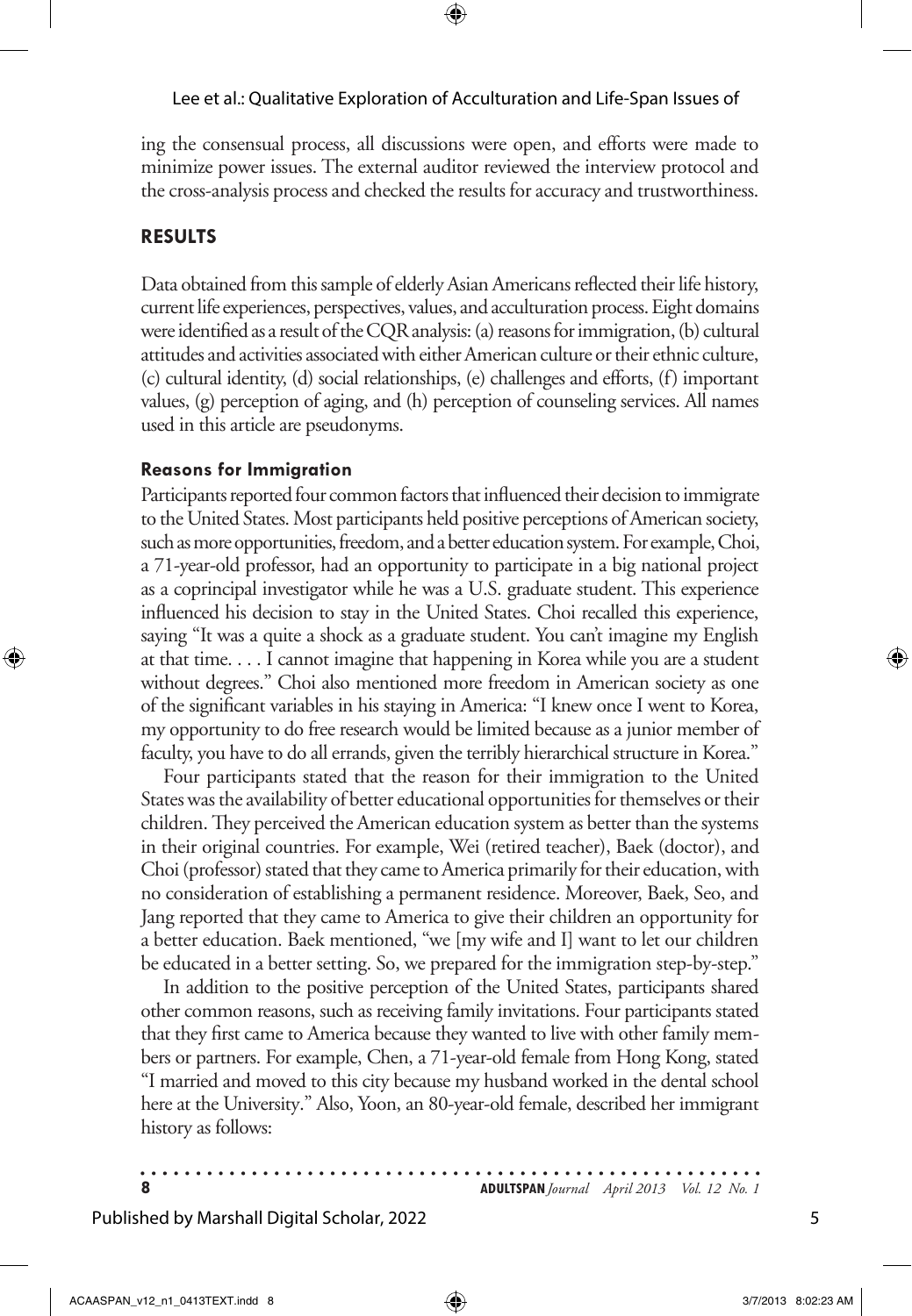My second daughter immigrated to the United Stated when she got married. She invited us to immigrate because I had had many difficulties to live in Korea. I and my husband moved to the USA first. Later on, we invited the rest of my sons and daughters. All my six children live in America and two thirds of them have live in the same city in which I live. After we moved to here, we lived happy together.

Another cause for immigration among the elderly Asian Americans was the historical events in their country of origin. For example, the Korean War in 1950 or the Tiananmen Square event in China in 1989 hindered some participants from returning to their countries. Wei, a 77-year-old female, explained "at the time, the Korean War started and he [my husband] could not go back to China. So we just settled." Another Chinese male, Kao, also stated that "At first, we just decided to stay here for 1 year. However, because of the Tiananmen Square event, as well as the fact that I almost retired from my school, I decided to stay here and be a permanent citizen."

Two participants reported financial difficulties in their original country as a reason for immigrating. This included Yoon, whose daughter invited her to immigrate to America. Yoon stated, "The decision was not that difficult because we were extremely poor [in Korea]. My daughter wanted us to live with no more difficulties. So, she invited us. I wanted to come here because to live in Seoul was very, very hard. I can live well thanks to my daughter. My husband also wanted to move to America. So, we came here." Most participants reported two or more reasons behind their decision to immigrate to the United States. For example, Jang reported, "I had a certain problem in my body, so I needed surgery. But, I could not get an appointment in Korea to get surgery. So, I came to America. At that time [before I came here], it was very hard to live in Korea, and I also thought education here [in America] would be better for my children than in Korea. That's the reasons I came to here."

### **Cultural Attitude and Activities**

Participants involved in this study have lived in a minimum of two different countries across their life spans and continue to be engaged in both cultures. They reported sharing common attitudes and activities with Americans and with their own ethnic/ cultural groups. All participants expressed possessing an attitude of thankfulness toward the United States for their experiences in the country. For example, Kao said, "She [my wife] said thank you to God and thank you to the U.S. This is also what I want to say" in response to a prolonged life expectancy for his wife living with cancer. Similarly, Jang mentioned, "I believe that I can save my life due to the advanced skills in the hospitals in America. I am very thankful about this."

A negative perception that participants shared about American society concerned the issue of discrimination. Members were all in agreement that the American society exhibited racial discrimination. One participant reported experiencing microaggression.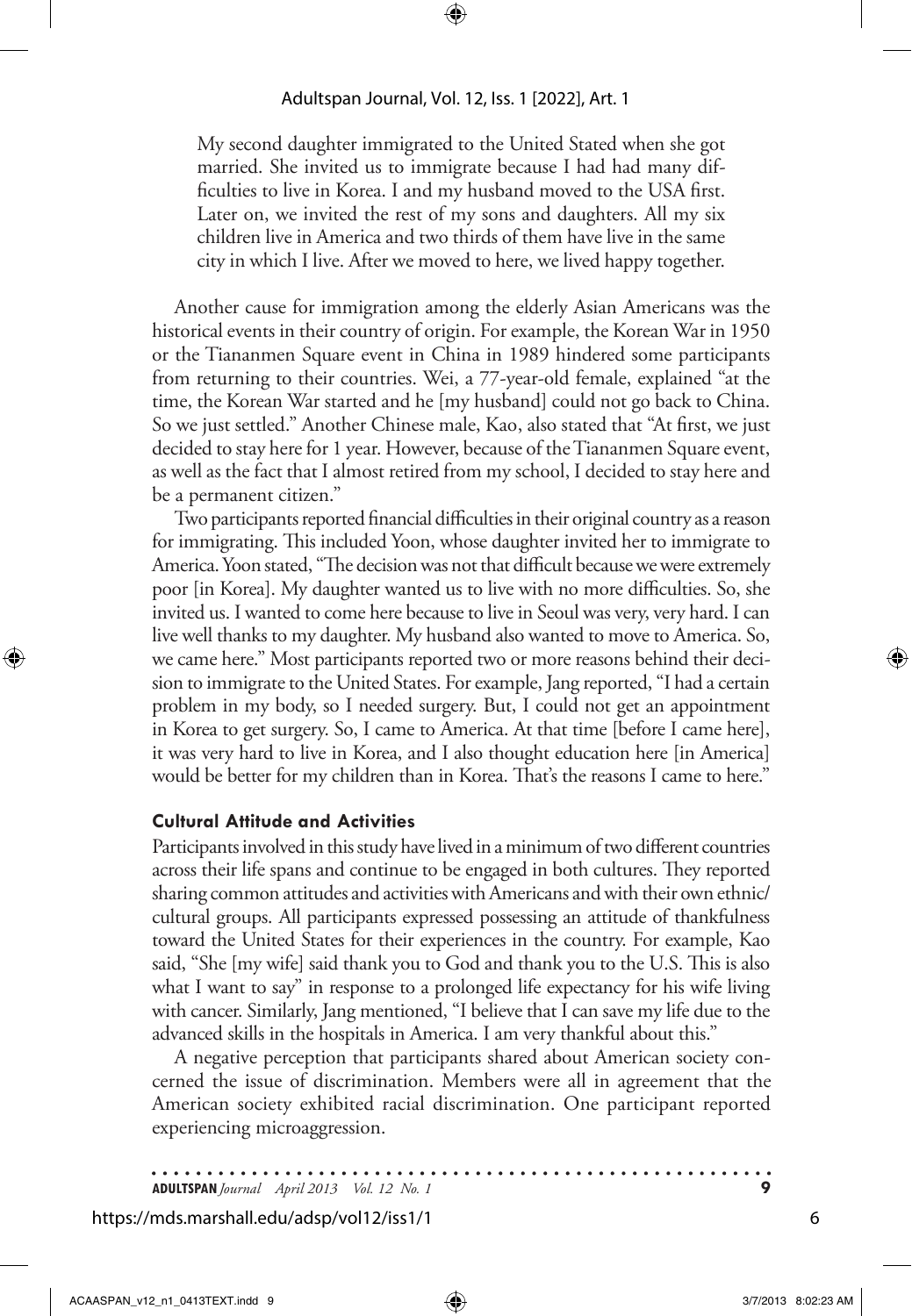I don't know whether they also have that kind of 'I-am-American' pride or not, but they are likely to behave in a hostile manner against people of color. One of the most competitive places is Indianapolis and my oldest son lived there as a post-doc. He told me when his family went out, people looked at them as if they were looking at monkeys in the zoo. Also, due to the language barrier, I was not able to complain when I was treated unfairly.

However, four participants reported that they had not experienced microaggression in the United States. Kao said, "Here [in America] people respect you no matter what kind of jobs you have." However, this finding may reflect the perception of Midwest culture in America; Chen mentioned, "My boss was nice to me without any discrimination. Of course, in this city, all people respect each other because it is so diverse. [However], it is not the same if you live in the East or the coasts. In these areas, people might look down on you if you are Asian."

Attitudes toward their individual ethnic cultures were considered positive by seven participants. This could be because individuals maintained traditional cultural values even though they had lived in America for a long period of time. Baek explained, "I selected and adapted good things from both cultures. I'm still following the good traditions of Korea. My family has kept following those good traditions of Korea. For example, at New Year's Day,my children come and bow to me, wearing Korean traditional costume. I give them pocket money for performing New Year's bow, as well as make New Year's resolution together." This attitude was based on familial pride in their original culture. The participants' attitudes resulted in the next generation preserving cultural traditions and languages. Baek mentioned, "My youngest son is 40 years old now but still follows Korean traditions. Although the second generation is likely to be highly Americanized, my children do not have a problem to interact with me in Korean." In addition, a couple of participants established and ran language schools to fulfill their wishes of preserving ethnic traditions. Kao stated, "When I saw the Chinese children here, I felt that they lost the chance to learn their mother language and one day they would forget their motherland. Determining with 12 other parents, we opened a Chinese school. I was chosen to be in charge of this school. As a result, I decided to devote my life to these Chinese children to teach them to love China as well as the United States. This is very important."

At the same time, half of the participants held negative or ambivalent perspectives of their country of origin. Choi described himself as "more likely to side with Koreans. But also it depends on the issues. When the Koreans went to the big demonstration and candlelight vigils against America, I could see the emotional bias of Koreans. Even understanding what happened." Because of this inconsistent attitude toward the original country, Jang said, "Although I received disadvantages due to my language barrier, I don't want to go back to live in Korea because it looks very bad when I watch TV news."

| 10 |  |  |  |  |  |  |  |  |  |  |  |  |  |  |  |  |  |  |  |  | <b>ADULTSPAN</b> Journal April 2013 Vol. 12 No. 1 |  |  |  |
|----|--|--|--|--|--|--|--|--|--|--|--|--|--|--|--|--|--|--|--|--|---------------------------------------------------|--|--|--|

#### Published by Marshall Digital Scholar, 2022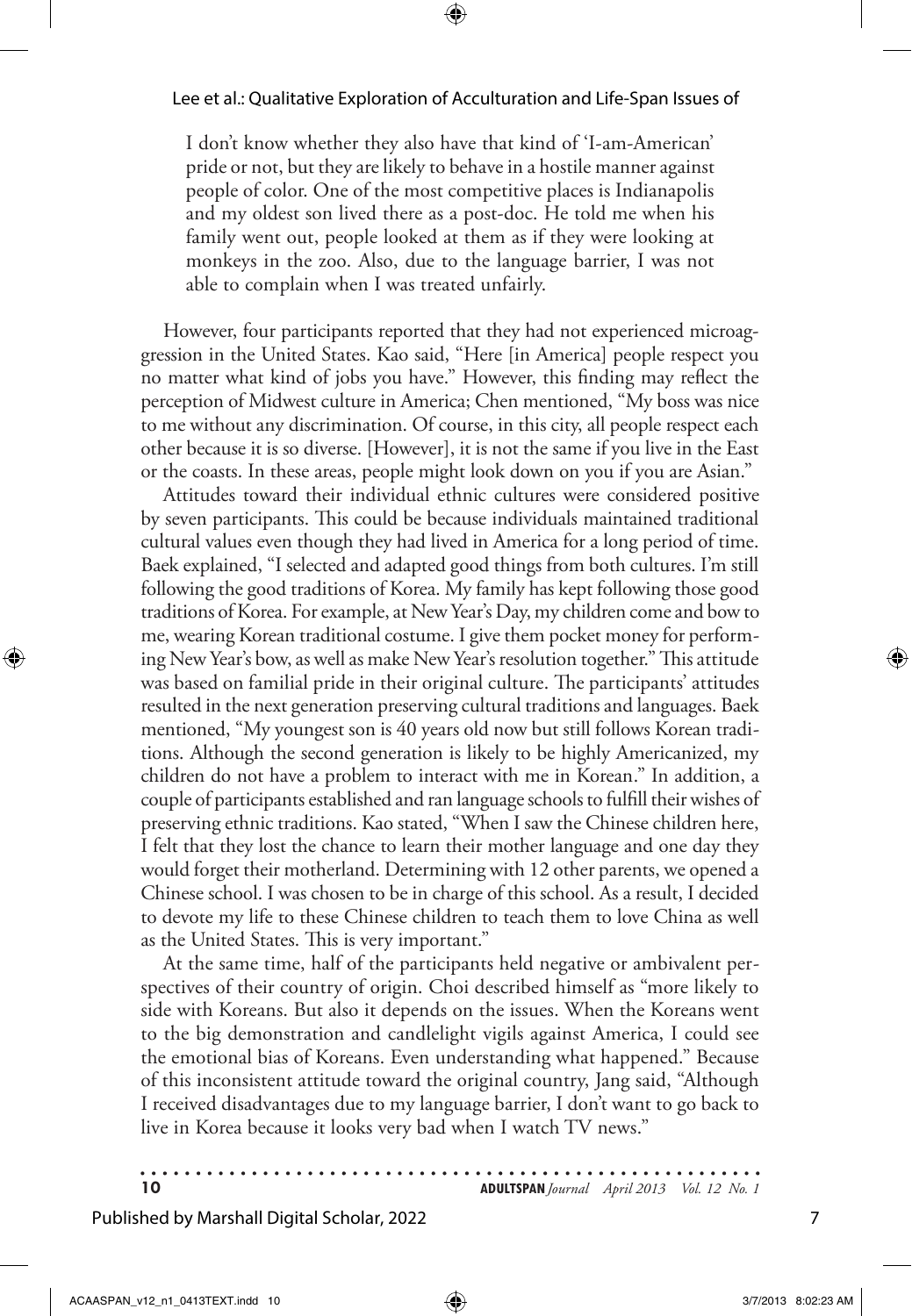# **Cultural Identity**

Various terms were used by the participants to define themselves, including terms describing age, gender, personality, religion, and occupational roles. These variables provided insight into the construction of each individual's personal identity; however, Asian American cultural identity was the primary focus of this particular study. Participants were divided into two groups. Five of the eight participants defined themselves through their origin of birth ethnicity. This group, for example, stated that "although I live in America, I am Korean (Jang)" or "I am Chinese (Wei)." Kao's statement about his cultural identity was, "Although I am a Chinese American, I still perceive myself as Chinese." The other three participants, who held strong occupational identities, classified themselves dually by origin of birth ethnicity and as American. On the other hand, participants in the latter group identified themselves depending on the context. For example, Choi defined himself as "professionally or kind of an official identity, I am an American professor, naturalized American citizen. However, emotionally my identity is still very much Korean." Similarly, Baek identified himself as "I am a half American and a half Korean. I select and adapt good things from both cultures."

# **Social Relationships**

Participants' social relationships reflected their self-defined cultural identities. Six participants reported having relationships primarily with members of the same ethnic group. "I am only with my [Chinese] friends," as stated by Chen. Typically, ethnic churches were the most important places to maintain social relationships; seven participants shared this category. Jang mentioned, "My biggest activity is church. Currently, most of my relationships take place within my church." Baek also said, "I went to the church. There are some Korean relationships through that church." Choi also stated, "Social networking is the Korean church." Only two of the eight participants, Baek and Choi, reported balance in their social relationships between American groups and the ethnic groups. Choi reported his social relationships as follows:

We [my wife and I] were fully integrated in American social networks. And we also had a very active Korean faculty community. In the past, we totally integrated into American new young faculty here. We used to have get together monthly, sharing the culture, and were pretty well integrated into American community. When I was young, it was more American than Korean [in my social life]. I would say 60% Korean to 40% American at the beginning or first 10 years. Now, it is more like 70% Korean to 30% American as we get more older.

Acculturation through professional working relationships in America may have allowed these participants to expand their social relationships with American groups. Meanwhile, other Asian Americans tended to develop relationships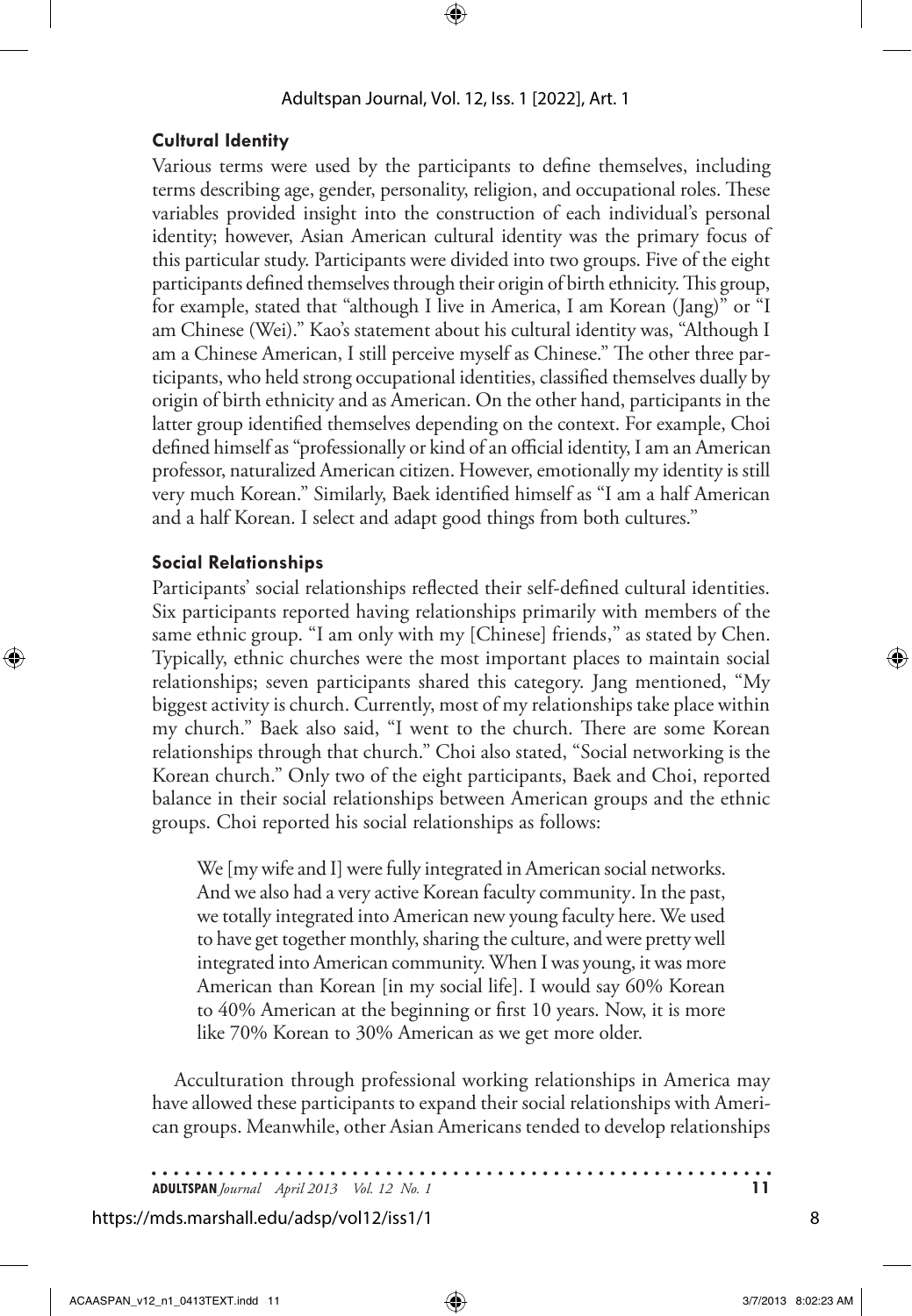with people from Asia, bypassing non-Asian colleagues at work. Chen stated about her husband's social relationships, "My husband has some friends from Hong Kong or Taiwan, and he also has a colleague from Japan with his wife from Korea. So, we also have some Japanese and Korean friends."

## **Overcoming Challenges**

Language barriers were cited by all participants as the biggest challenge (regardless of the initial level of English proficiency upon arrival to America). The language challenge permeated the lives of these participants, as indicated by the following statements regarding language across the life span. Chen said, "At first I acted as a mute person, even though I was able to understand [what people said]." Choi said, "The language is very hard. It is still the biggest one. I still struggle." Similarly, Jang reported, "The biggest challenge is language, English. I really need help when I go to the hospital. I need a person who can translate what I want to say." Wei also reported, "I still think of the language. I don't think I can express myself freely, really freely and more philosophically deeply with English."

Although participants made efforts to improve their language ability, they did not easily overcome this obstacle. Five participants reported that they made efforts to improve their language ability by taking English classes or using English more in their daily lives. For example, Jang used to attend English classes twice per week; as a result, she was able to "read a newspaper little bit." Some participants tended to ignore the language barrier; therefore, they made no effort to improve their English because they thought they were too old to learn a new language. Yoon said, "Even though I cannot speak English, I just live here. Although I cannot understand what people say, I am okay because they like me."

On the other hand, three participants tried to ignore their language barriers for specific reasons. One participant already had a certain level of English proficiency before he moved to the United States. The other two participants thought that it was unnecessary for them to learn English because of their mature ages. Seo said, "I can communicate with the [Native American] cashier using body language. It is just a little uncomfortable, not a necessity for me to learn English at my age. They like me."

Initially, the participants upon immigration were faced with difficulties obtaining ethnic foods and adjusting to socioeconomic class changes. Three participants mentioned the difficulty of obtaining ethnic food in the past. Chen stated, "At first, because there was no Chinese grocery store here, I had to order food from San Francisco. In the past, there were not many Chinese foods here, not like now." Overcoming this difficulty increased participants' relationships and social activities, as expressed by Chen: "I mainly relied on a friend who opened a Chinese Restaurant here, so I could have some home food to eat," or Yoon: "I felt pity for Korean students because at that time there was no Korean market. Thus, my daughter opened the Asian grocery store. I helped my daughter and shared food with Korean students."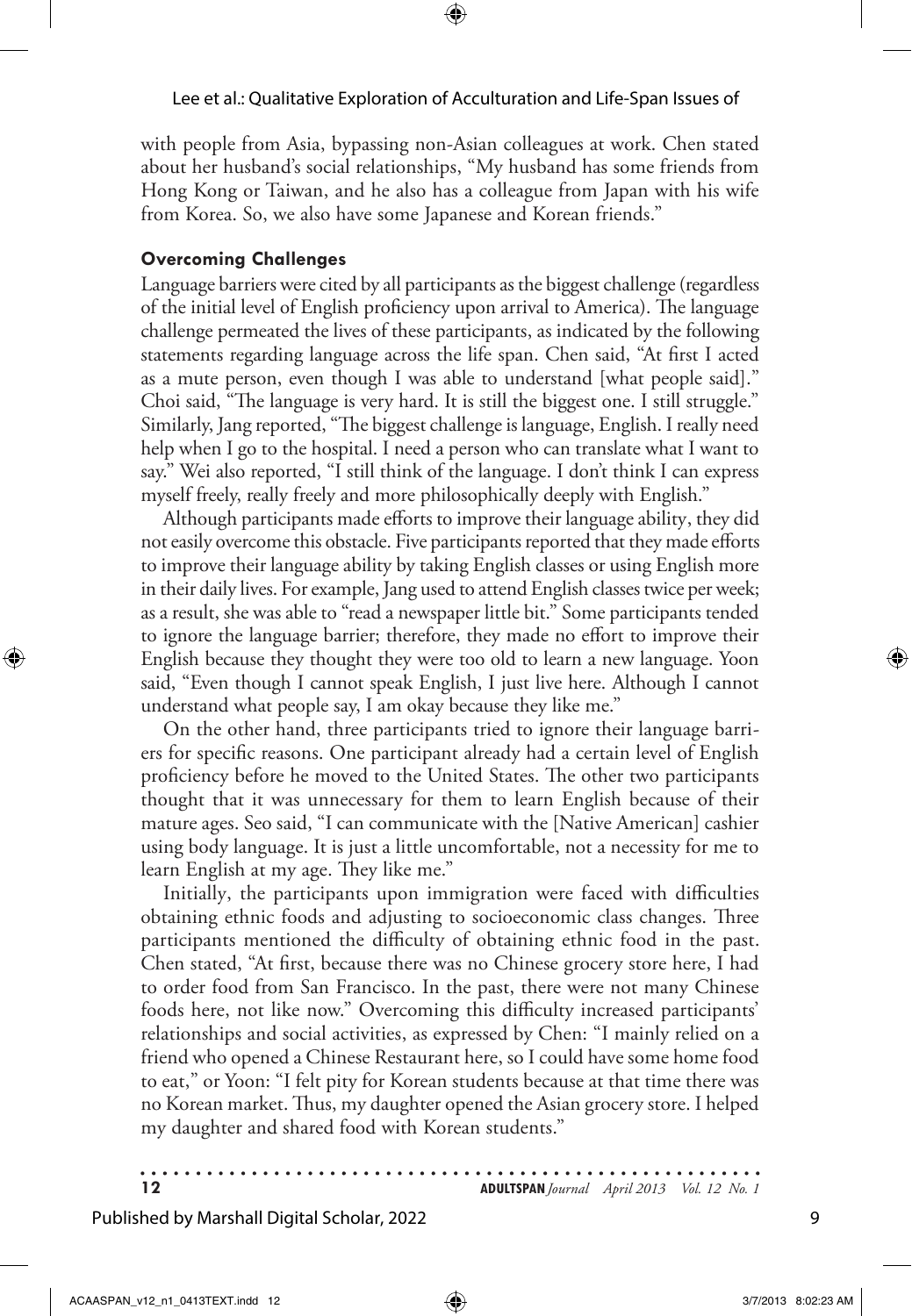Three of the eight participants reported the experience of decreasing their socioeconomic class in the United States, in comparison to their economic status in their countries of origin. For example, Kao had a reputation as an expert English teacher and was elected twice as a district representative in his country. However, after he moved to the United States, his occupational status changed. Kao stated, "I worked at Chinese restaurants, farms, or elsewhere. Later on, I found a formal job as a cleaner. In China, cleaner is ranked the lowest, but here was different." Although he mentioned the better status of being a cleaner in the United States, he also reported that "We [my wife and I] felt not that good at first. [We] lost a balance. I was a people's representative and expert in China, but I had to work like this [cleaner] here [in America]. I felt bad." Another example was Baek's case. He was a chief of an [anesthesiology] department in Korea, but he reported, "After I came here, I started from the resident life in the hospital again."

Some participants reported an attitude of resigning themselves to limitations when they needed to adapt to the new culture in America. For example, when Kao was looking for work, he thought, "What else could I do?" Kao had to accept his status as an immigrant, which hindered him from obtaining a better job, so he tried to find a job within his limitations. This kind of attitude caused him to make more of an effort to improve his life, and gradually his status in America began improving.

Five of the eight participants made an effort to maintain their physical health through exercise. Wei said, "I joined a senior exercise group at the recreation center. I still go there every Monday, Wednesday, Friday for about 40 to 45 minutes and do exercise." They agreed that they needed to exercise as they aged and to actively cope with physical challenges.

#### **Important Values**

Elderly Asian Americans shared several common values based on Confucianism and/ or Christianity. Kao defined "Confucianism as a way of life, kind of a moral life." This moral life permeated many aspects across the life span. Confucianists value education, as mentioned earlier. Another important value based on Confucianism was respect for elders and filial piety, which were shared by four participants. Baek praised this value: "Another thing good from the Korean culture [that I want to maintain] is a tradition to respect older people and not ignore them." Yoon blamed children "who are not supporting parents although they achieve some success in their life" and considered that they were not maintaining values. In addition, four participants shared the value that family is the most important thing in their lives. Baek stated, "I am 66 years old and I have invested over 60% of my life for my children." Jang's family value was revealed when she mentioned that family was the center of all her relationships. She said, "13 years ago, I visited Korea because of my youngest son's wedding. But, there was nobody there. All my children were here." This value also may negatively influence life; Wei said, "Too much Confucianism, too much family sometimes hinders critical thinking."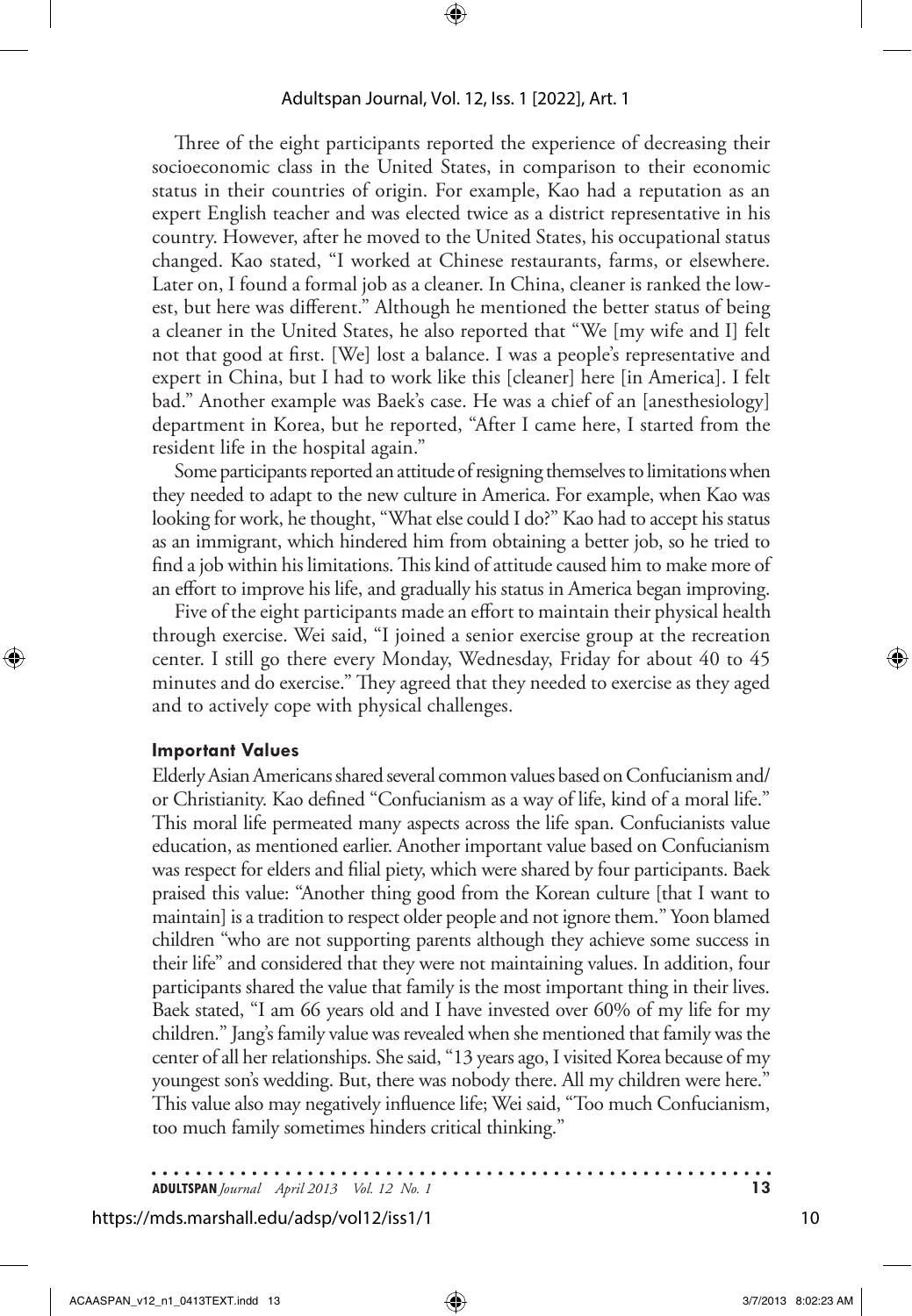Five of the participants revealed strong beliefs and values associated with Christianity. Seo said, "I have the Christian faith. From a certain point, I began to believe everything follows God's will, and I began seeking God because I am a humble human. I realized that everything in this world doesn't follow my will. All follows God's will." Additionally, Jang said, "I had difficulties, so I began to rely on God and prayed for help. So, my religious faith was growing and I became a devout Christian. I think young people should educate their children within Christian beliefs in order to lead them in a right direction from spreading sins in the current society, which I am seeing on [the] Internet."

#### **Perception of Aging**

Participants had two different attitudes regarding growing older—psychological acceptance or denial of aging. Whereas six participants were in the former group, two were in the latter. For example, Choi immediately responded, "I am pretty old," when asked about aging. Wei also showed psychological acceptance of her age by stating, "Getting old is definitely no fun. But, almost everything is the same, just not quite energetic. Sometimes I cannot sleep very well. That's related to old age, but beyond that I do not think old age is bad." On the other hand, Chen said, "I did not think about this [getting older] in the past and now since I am 72 years old, I should start to think about this." In that sense, regarding the question about the plans for later in life, she answered, "I have no plan now since I just retired." This information was interpreted as she was not ready to accept getting older psychologically.

Another category that may seem contradictory to filial piety emerged from seven participants who shared their desire to be independent from their children. Wei reported, "We are still very independent and can do whatever we have been doing." This also included emotional and financial independence. Jung described this as "They [elderly people] want to live in the senior center, apart from their children. Government support is available for elders for a room in the senior center. I also think it is more comfortable. It gives more freedom to both parents and children. Moreover, this is related to the elderly's wish of not being a burden to my children, even after the end of life." Yoon said, "I have to tell my children to let my body be cremated if I die. Because they are busy, we cannot see each other even once a year. Then, how they can come to see me?"

Finding meaning in life was an emerging theme in this study. Four participants found their life meaning tied to their children's achievements in terms of degrees and professional jobs. Yoon described it in this way: "I am satisfied because my children are doing well after they came here. They graduated from the university and got good jobs." At the same time, seven participants shared their desire in later life to contribute to the American society, as a means of generativity. Some were actively working and advocating for their ethnic culture. Thus, they continued to try to find ways of contributing, including volunteer-

| 14 |  |  |  |  |  |  |  |  |  |  |  |  |  |  |  |  |  |  |  |  |  |  |  | <b>ADULTSPAN</b> Journal April 2013 Vol. 12 No. 1 |  |
|----|--|--|--|--|--|--|--|--|--|--|--|--|--|--|--|--|--|--|--|--|--|--|--|---------------------------------------------------|--|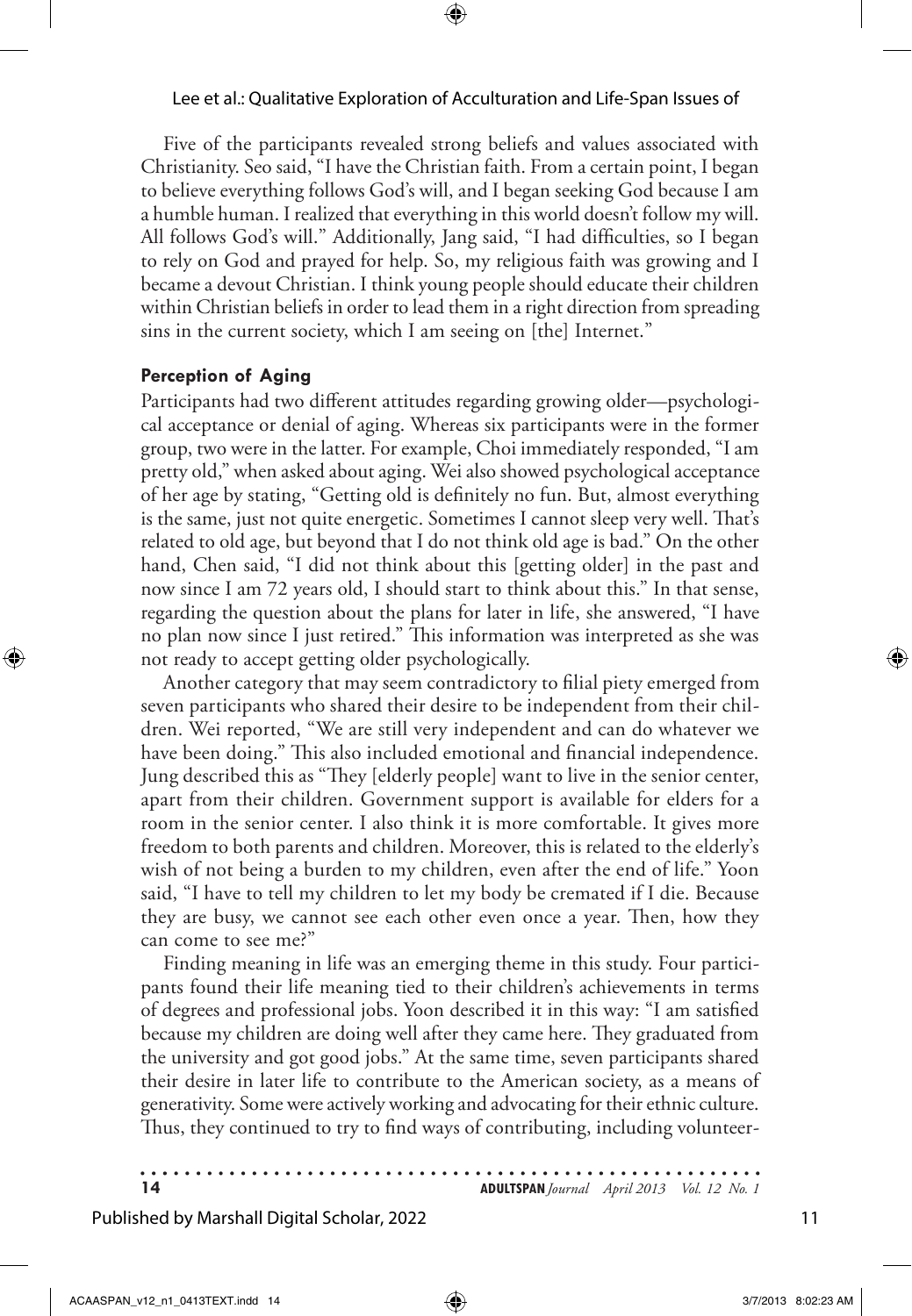ing. Wei said, "I volunteer still for the church. I also volunteer for the school district as a translator. I used to teach Chinese school." Similarly, Baek said, "I will feel great if there is something that I can contribute for students' learning even after my retirement. I would like to be active as much as my health condition allows." Moreover, Kao frequently mentioned, "All in all, I will keep introducing Chinese culture to Americans. I want to give them a real China. In the past, they might have had some misunderstanding. For me, it means I still need to contribute to the society and need to help others both for the U.S. as well as my motherland. I will do like this until the last minute of my life."

# **Perception of Counseling Services**

Participants typically shared the awareness of the necessity and importance of counseling. Yoon acknowledged, "There are times for that [counseling]" because "everybody has some problems." Kao agreed that "counseling is important"; Wei said, "Counseling service is very good." However, participants also expressed a hesitancy regarding receiving counseling services in their lives, although they agreed with the importance of counseling in general. Kao said, "Counseling is important. However, I am an optimistic person. . . . so when they suggested to have counseling I think I can handle. In addition, I am a Christian. I have lots of brothers and sisters in the church. All of them care about me. So I feel I can treat myself good." Jang mentioned, "In fact, we do not want to disclose our lives, so-called privacy." Regarding this attitude toward counseling services, Choi explained the possible reasons in detail.

Everybody has some problems. In America, if I have a problem, getting some professional help is nothing, not a really big deal. However, as a Korean and Korea culture, there is a [different] culture. Koreans don't reveal their problems. Even when they get stress. Still there are a lot of things Koreans do not advertise. They hide. Because it is a part of Confucian ethics, Korean don't advertise the adversity they face. That's a part of Korean culture. Face-saving is more important for Koreans, so it is less likely to expose your family secrets or troubles outside. But, what face-saving means is the culture expects people to succeed and to be able to manage [their problem] calmly. So, Koreans are less likely to talk about more small problems. They try to maintain they are capable [of] managing on their own.

On the other hand, two participants did not reveal reluctance toward counseling. For example, Baek stated, "If I get a chance to receive counseling services, it would be good. However, I did not have something which made me want to get counseling services. If I need it, I would receive it. I don't care whether the counselor is American or Asian American if they have enough expertise." Moreover, Choi reported, "Actually, I used counseling services. I would say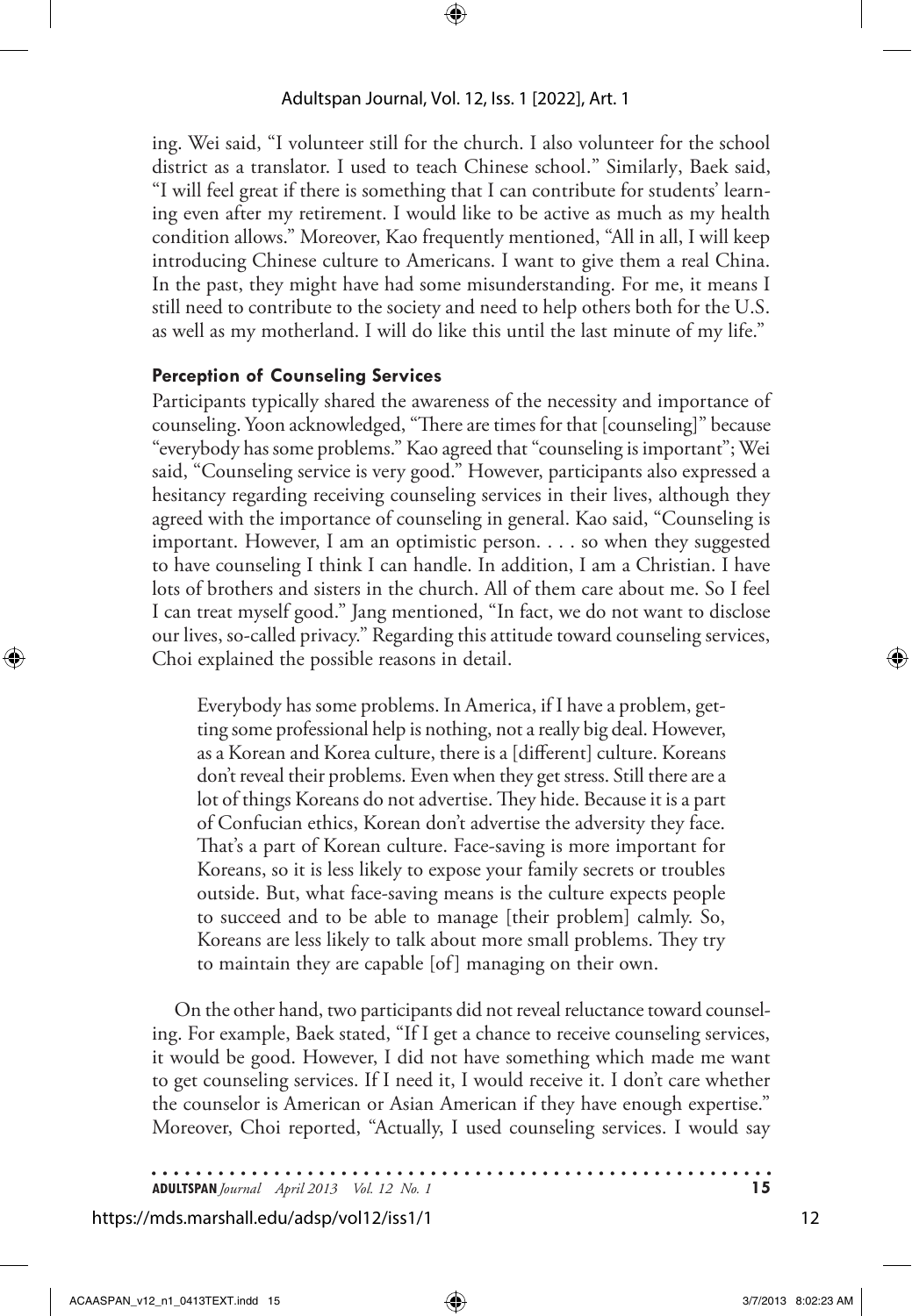there are times for that. My philosophy is saying these things, it will relieve your tension, and also I do not want to be pretending."

This finding may indicate that the concept of counseling services is changing among the Asian American elderly population, from a negative to a positive perspective. Although excluded from this article, various issues regarding elderly individuals concerning counseling were discussed by Wei, such as sleep and anxiety of aging, physical health issues by Chen, loss of partner by Kao, loss of friends by Yoon, and many small problems and stresses associated with marriage and children throughout life by Choi.

# **Discussion**

The results of this study of elderly Asian Americans provide insightful information that has implications for the counseling profession. First, we found that participants in this study still embraced Confucian values as a foundation for their lives. In the values domain, participants' descriptions regarding respect for elders included a preference for being respected as seniors in an "Asian way" by young adults of the same ethnicity. The differences in behaviors and attitudes of respecting elders between Asian and Western countries have been reported by other authors (Sung, 2004). Respect for elders in Asian interactions basically encompasses a mutual recognition of hierarchy by age between the elderly and younger people. This expectation includes younger individuals being courteous, mannerly, and using proper language in the presence of elderly people, such as not calling elderly people by their first names and using the honorific language system of Mandarin and Korean societies. Participants described this manner of respect as using cultural common sense among their families and ethnic communities.

However, participants rarely perceived filial piety as their children's responsibility for adult caregiving. All participants with married children did not live with their adult children, and most participants reported that they wanted to be independent from their children. This was considered a response to their perception of aging. This result is consistent with the description of filial piety in contemporary Asian society (Mui & Shibusawa, 2008; Sung, 1998). However, this result should not be considered a lack of any expectation of filial piety by the participants. One participant indicated that her children frequently gave her money or gifts, called, and visited her. It would be deemed a neglect of their ethical obligation as children if adult children "did not behave like her children." Furthermore, even the participants' description of the expectations of emotional respect from their offspring implies an alternative meaning than westernized concepts of family responsibility. With respect toward filial piety, Asian people perceive the respect toward aged parents as an ethical obligation and repayment for parenting efforts (Sung, 1998). Participant expectations of filial piety were a demonstration of elder respect by their offspring.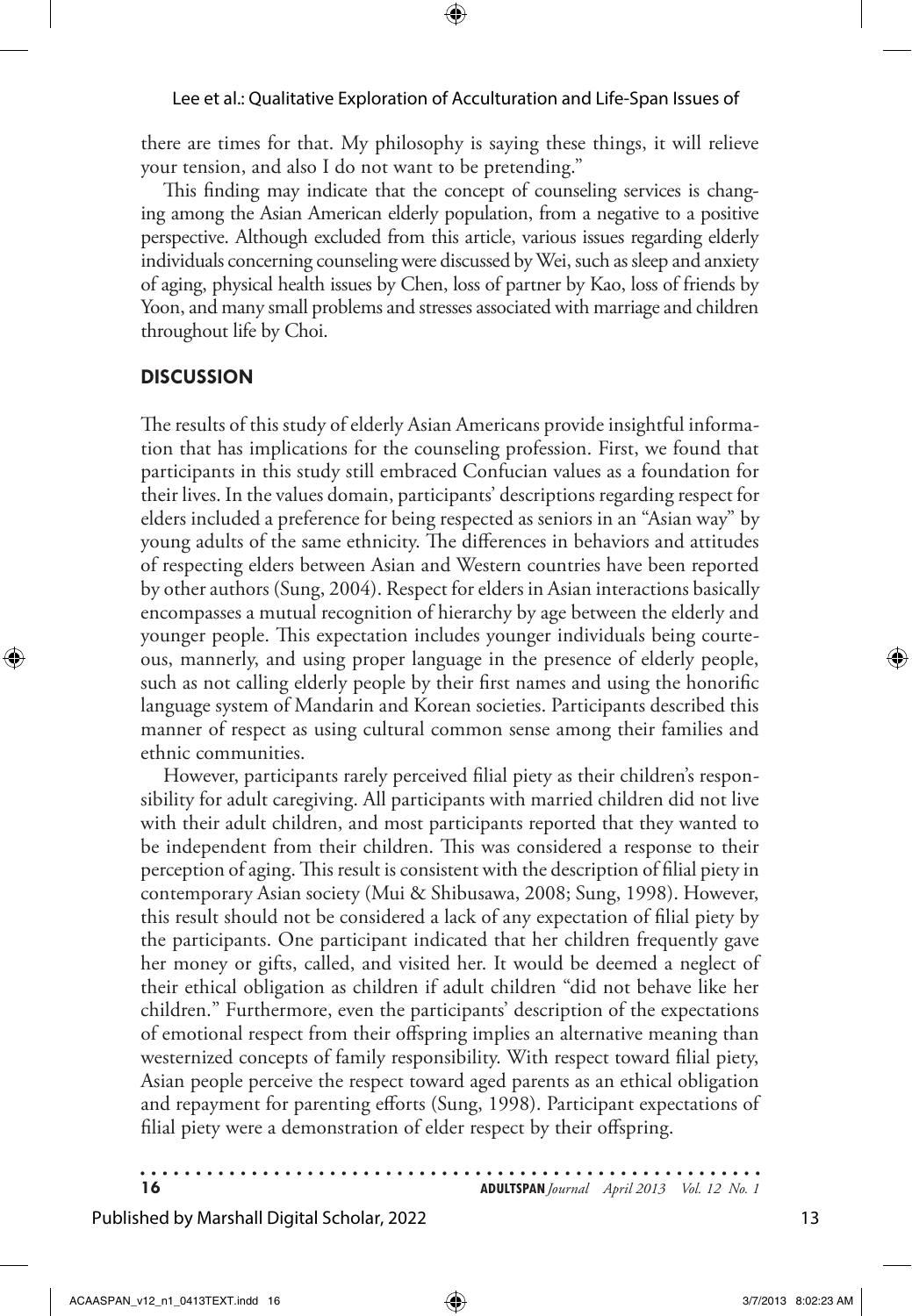Another noticeable Confucian value emerging from the participant interviews was the heavy emphasis on education in their lives, combined with the family-oriented Asian American lifestyle (Julian, McHenry, & McKelvey, 1994). Confucianism emphasizes education as a lifelong duty to establish self, gain success, and enlighten the world (Yao, 2000). The emphasis on education under the competitive societal atmosphere in Asian countries often results in zealousness for education (Seth, 2002). This heavy emphasis on education emerged from participants in this study. Regarding the reasons for immigration, more than half of the participants reported that they chose to immigrate to the United States because of better education for themselves and their children. Some participants reported that they have devoted their lives to their children's education. Also, in the value domain, participant descriptions of education as a core life value may support the retention of Confucian values regarding education.

The interpretation of the prevalence of disclosures describing the participants' expression of their children's success and pride in their offsprings' accomplishments was attributed as giving major meaning across the life span to these elders. Meaning plays a critical role in the lived experience, as reported among older people (Reker, 2000). Although it is difficult to define the meaning of life, Krause (2004) expressed meaning as having values, a sense of purpose, goals, and the ability to reconcile things that have happened in the past. We considered life value as the participants self-assessing their life's purpose as encompassing their children's accomplishments. Related to the perception of the aging domain, participants' description of the desire for contribution and advocacy was also considered as another meaning found in their current lives. Most participants revealed a desire to contribute to the local community or advocate for their ethnic culture within the dominant American society. We interpreted these desires as determination of having purpose in later life and using their resources, such as professional knowledge, skills, and cultural competence.

None of the participants described a specific positive perception regarding aging as a process of becoming wiser or achieving greater harmony from the traditional Asian perspective. However, more than half of the participants stated that they have accepted aging naturally, and they did not express feelings of great loss or regret associated with aging. Six participants explained how they accepted and processed life changes in their later lives. They described efforts to maintain health to the best of their ability and prepare for retirement, or they expressed an appreciation of the American senior welfare system. Hence, we considered these six participants' descriptions of aging across the life span as psychological wellness. The other two participants' descriptions were void of reflection about aging, or they viewed aging as a current life limitation. Therefore, we concluded that these participants had not attained psychosocial acceptance of aging.

Participants described multiple purposes for immigration. Interestingly, we found that emergent categories in the purpose of immigration aligned with Maslow's (1968) hierarchy of needs: physiological (financial difficulties in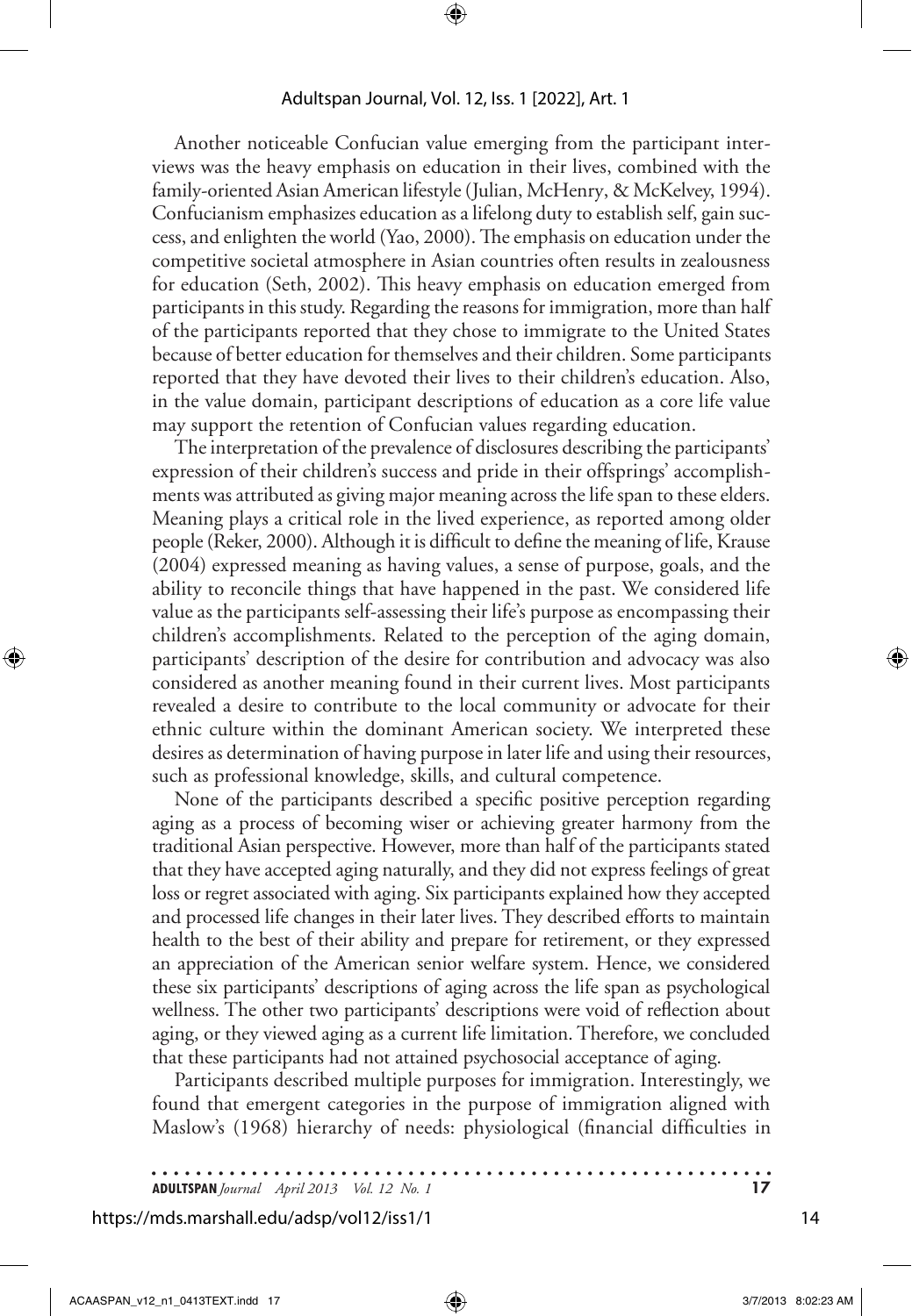original countries), safety (influenced by historical events), belonging (marriage or family invitation), and self-actualization (better education for myself or children). This result implies that a deficit in one of these needs may have been the reason for immigration.

In terms of acculturation process, we considered that participants were situated on integration or separation tendencies according to four possible types of acculturation as reflected in Berry's (1990, 1997) model. Most participants reported that they maintained their original ethnic traditions, diets, and child-rearing practices. They wanted their children to maintain cultural traditions and languages. Meanwhile, only three participants reported value in maintaining a balanced social relationship between their original ethnic groups and Americans. Hence, we distinguished these participants as the integration tendency group. A few commonalities among the integration tendency group were found. First, they all worked or were still working in America. This implies that these participants had a relatively high number of interactions requiring English-speaking ability compared with the other participants, and they had more chances to become socialized with different cultural groups. In addition, they were all men and reported that they received high levels of education in their countries of origin before immigration. This result was consistent with Berry's (1997) finding of preimmigration status, education, and gender influences on the acculturation process of immigrants. The result is also consistent with the reports that men may be at a decreased risk of problems associated with acculturation compared to women (Carballo, 1994).

Concerning cultural identity, the integration tendency group encompassed three participants who identified themselves as both American and their original ethnicity. In other words, participants' descriptions of their bicultural identities were common among integration tendency participants. At the same time, they all described their original ethnic cultures as an emotionally intimate identity, or inner identity. One participant distinguished his bicultural identity into two parts, for example; he officially and professionally identified as American and emotionally identified as his original ethnicity. This result was aligned with previous research noting that bicultural identity is a significant predictor of satisfaction for immigrants (Min & Kim, 1999). Rumbaut (1994) termed this type of acculturation process *additive acculturation*, characterized by an individual adapting to American ways for the actual benefits, while retaining attachment to and identity with his or her original ethnicity.

The remaining five participants were categorized into the separation tendency group, because they put less value on maintaining social relationships with other cultural groups. There were mainly two reasons for placing less value on social relationships with other cultural groups. First, some participants did not have the English language ability to socialize with other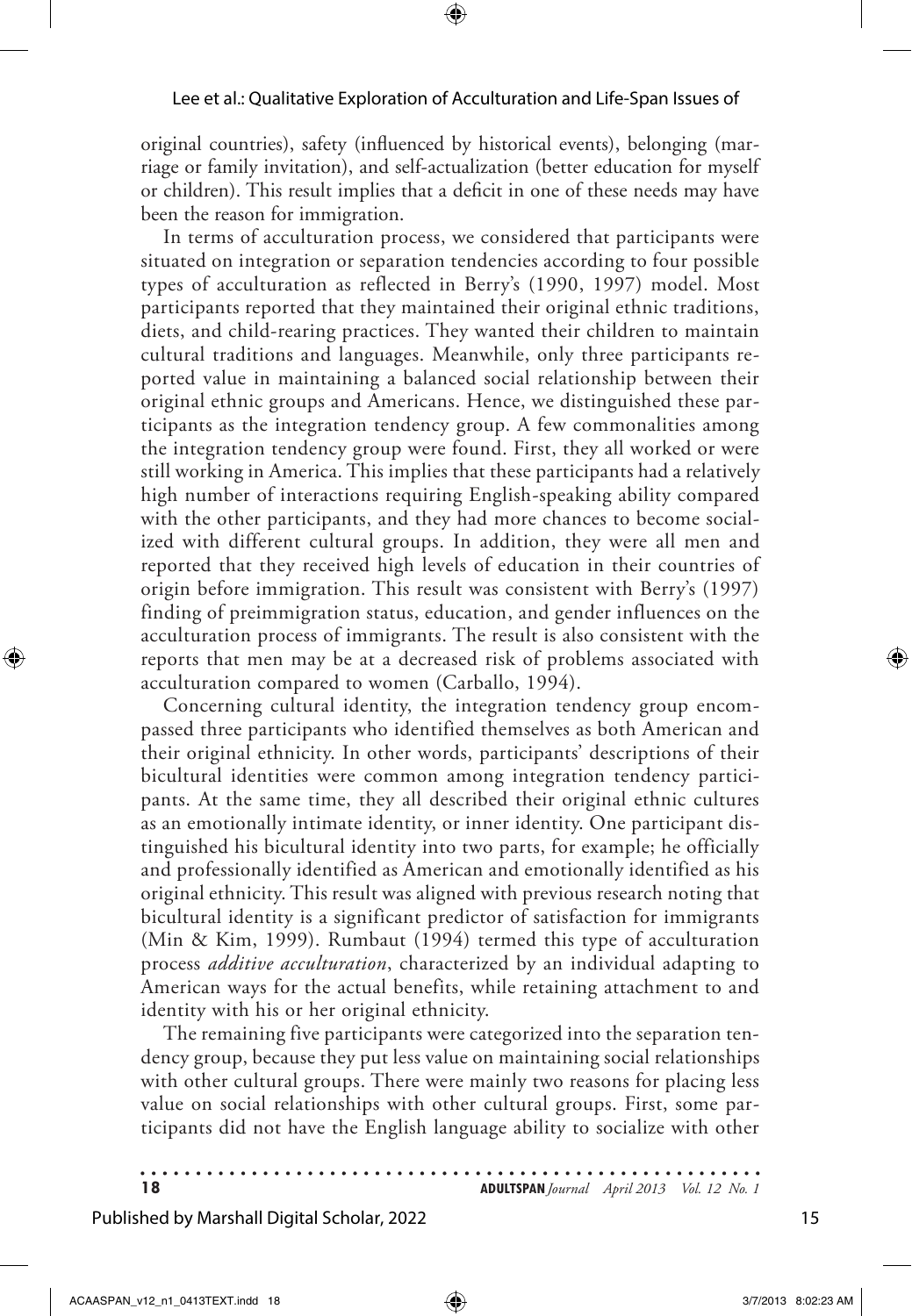cultural groups. Four participants did not have enough English-speaking ability to work in daily occupations; hence, they sought social support only from their ethnic communities. When these participants lived with their children, their children served in the role of language interpreter or cultural broker (Kim, Brenner, Liang, & Asay, 2003). After their children left them, those participants indicated that they had severe restraints in living because of the language barrier, even though young people in their same ethnic community or government service providers helped them occasionally. Secondary difficulties originating from the lack of English-speaking ability were reported as the challenge that two participants took most seriously because of the need for receiving medical services.

Participants in the separation tendency group had limited chances to become socialized within other cultural groups. As participants retired or lived as housewives within the boundary of their family and ethnic community, a natural tendency was to have limited opportunity to build intercultural social relationships. In addition, participant aging also influenced the motivation to interact socially with other cultural groups. Two participants described feeling more comfortable within the same ethnic social relationship as they got older. Consequently, most participants in the separation tendency group did not feel it was a necessity to socialize with other cultural groups.

Finally, participant coping strategies used to deal with current challenges were described as mainly problem-focused coping, rather than emotion-focused coping, as suggested by Lazarus and Folkman (1984). Five participants reported that a challenge for them, as elderly people, was maintaining their physical health, which they did, for example, by participating at senior recreation centers. Meanwhile, regarding the challenges as immigrant elders, some participants displayed an avoidance attitude concerning their language barrier. In addition, more than half of the participants embraced a resigned attitude of the inability to change impassable challenges. Consistent with Choi and Gonzalez (2005), counseling services were underutilized as an emotional coping skill. Even though most participants understood the purpose of mental health services, six participants expressed a hesitancy to seek counseling services. One common thought among participants was the need to resolve problems by themselves, because a level of self-resolution was perceived as indicating maturity. This was also considered a byproduct of Confucian values, which emphasize self-control (overcoming self,  $(\& \,\equiv)$ . In addition, one participant noted the Asian cultural code of saving face (體面) as a cultural barrier to counseling services, which means engaging in behaviors that avoid embarrassing oneself or another or bypassing all situations and topics of conversation that might cause embarrassment. This result is consistent with previous research (Berg & Jaya, 1993; Ngo-Metzger et al., 2003) that provided a perspective on the culture of saving face, which causes indirect conversation and avoidance of mental health services.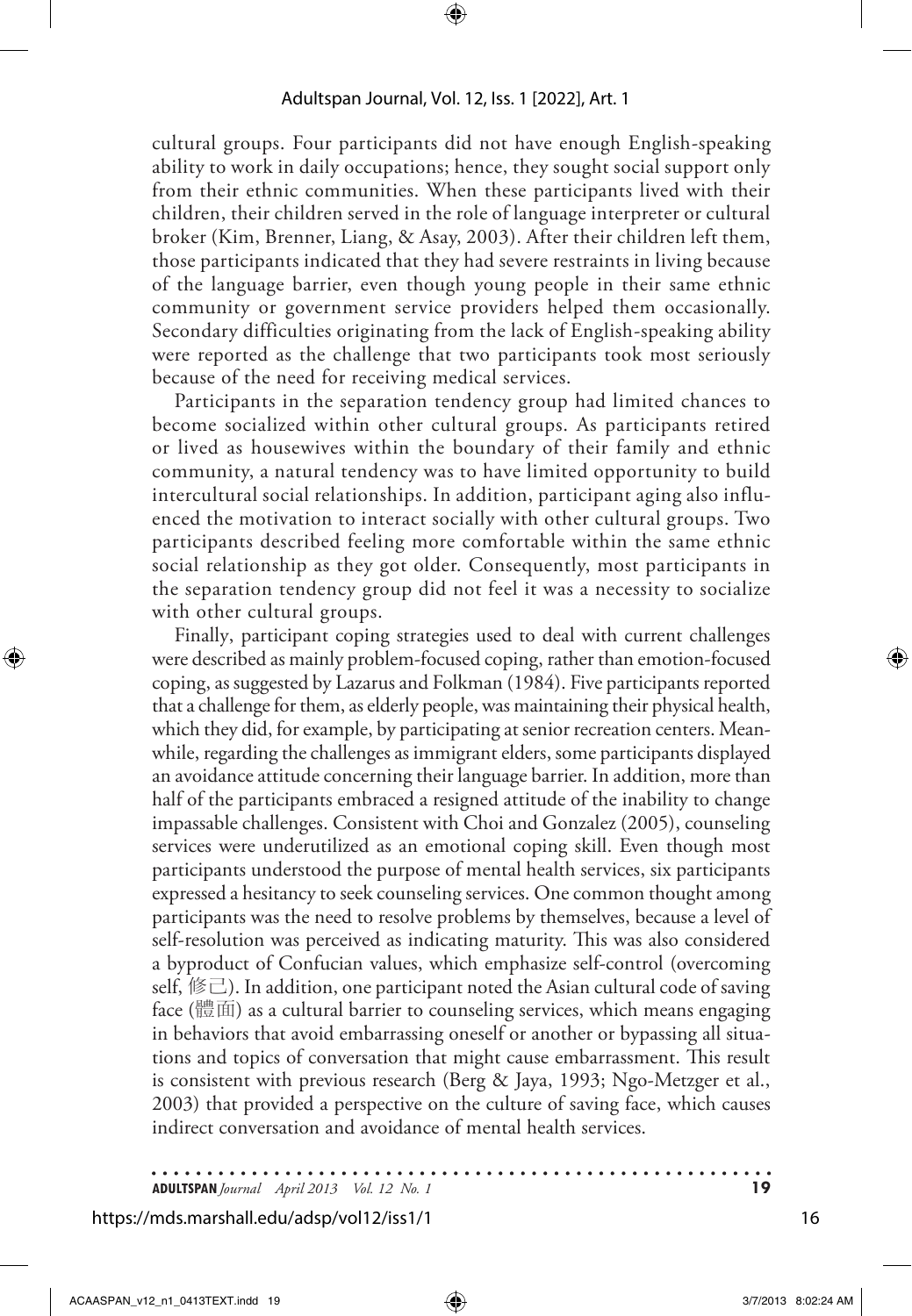# **Conclusion**

In general, these participants had a good impression of the United States and still maintained basic components from their original culture, such as a belief in Confucius, which was reflected through a need to be respected by offspring, belief in education, contribution to their own ethnic groups, original cultural identification, and emphasis on family connection. However, adaptation to American beliefs also occurred among the participants. This included a willingness to live financially and physically independently, self-definition as a bicultural individual, and worth of work. From our perspective, all of the abovementioned facts, no matter whether based on Asian or American cultural ideas, served the purpose of helping participants overcome challenges and maintain psychological well-being. Although the reasons for immigration varied among participants (e.g., financial hardship, safety concerns, family consideration, education, health matters), they all experienced different levels of difficulty in the process of living outside their country of origin. These difficulties included, but were not limited to, language barriers, racial discrimination (whether or not they explicitly admitted experiencing it or just expressed a belief that it existed), social status change, gap between generations, and lack of ethnic foods. The beliefs these participants had from their native homelands and from America encouraged them to find meaning for living and, as a result, reestablished their confidence and esteem in an unfamiliar land. They emphasized the merit of education, so they studied hard and supported their children for a better learning opportunity. They got together to join church and contributed to the maintenance and introduction of their own ethical cultures. They made friends with both Americans and people from their own groups. All of these aspects present and depict a lively story of how they struggled and searched for a sense of worth throughout the many years of living abroad. Their positive attitudes toward life are reflected in their views of aging. Even though these elders did not highlight the merit of wisdom or being in harmony with the environment, they focused on how to stay healthy and plan financially, and they had a deep desire for sharing their knowledge. As a result, these elders accepted aging as a natural process instead of a nightmare. On the other hand, participants indicated some concerns related to age, such as a progressive restriction placed on their physical functioning and experiencing anxiety about becoming a burden for their family because of health problems. A troublesome result was that Asian elders in this study lacked full awareness of the need for counseling services. Most of the participants expressed their acceptance about counseling services, however, with hesitancy. For the two participants who disclosed a good impression of counseling services, knowledge was lacking. Neither of these participants could give a clear definition of counseling nor name some specific services available through counseling. Therefore, we noticed that counseling was a vague concept for all of these individuals. The challenges,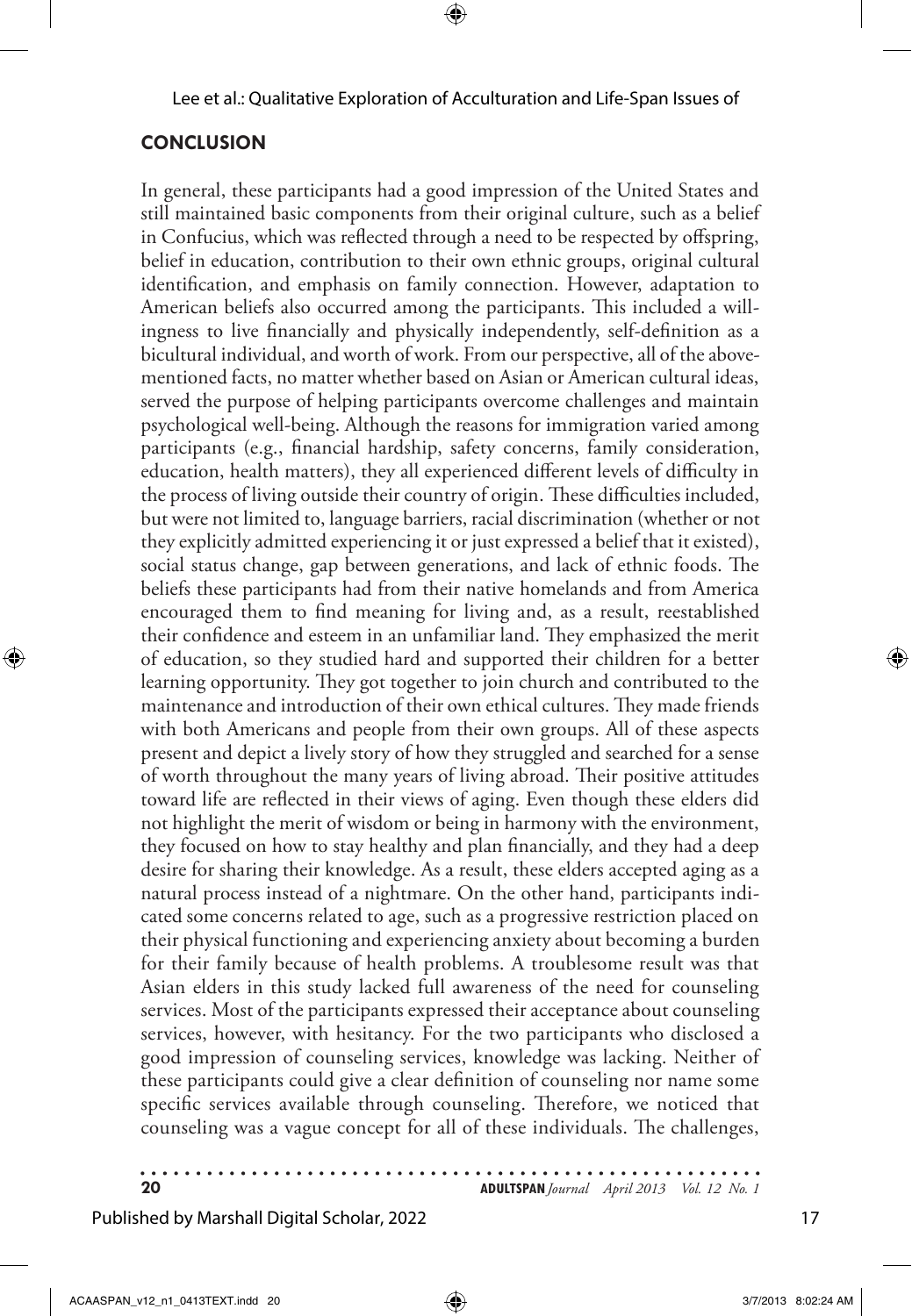#### Adultspan Journal, Vol. 12, Iss. 1 [2022], Art. 1

positive attitudes and actions toward life and aging, accompanied by concerns about health, and a lack of a detailed understanding of counseling experienced by these participants indicate a need for counselors to rethink how to extend their services to this population.

#### **References**

- Berg, I. K., & Jaya, A. (1993). Different and same: Family therapy with Asian-American families. *Journal of Marital and Family Therapy, 19,* 31–38.
- Berry, J. W. (1990). Psychology of acculturation. In J. Berman (Ed.), *Cross-cultural perspectives: Nebraska symposium on motivation* (pp. 201–235). Lincoln: University of Nebraska Press.
- Berry, J. W. (1997). Immigration, acculturation, and adaptation. *Applied Psychology: An International Review, 46,* 5–68.
- Carballo, M. (1994). *Scientific consultation on the social and health impact of migration: Priorities for research*. Geneva, Switzerland: International Organization for Migration.
- Choi, N. G., & Gonzalez, J. M. (2005). Barriers and contributors to minority older adults' access to mental health treatment. *Journal of Gerontological Social Work, 44,* 115–128.
- Federal Interagency Forum on Aging-Related Statistics. (2012). *Older Americans 2012: Key indicators of well-being*. Washington, DC: U. S. Government Printing Office. Retrieved from http://agingstats.gov/ agingstatsdotnet/Main\_Site/Data/2012\_Documents/Docs/EntireChartbook.pdf
- Hays, D. G., & Wood, C. (2011). Infusing qualitative traditions in counseling research designs. *Journal of Counseling & Development, 89,* 288–295.
- Hill, C. E., Knox, S., Thompson, B. J., Williams, E. N., Hess, S. A., & Ladany, N. (2005). Consensual qualitative research: An update. *Journal of Counseling Psychology, 52,* 196–205.
- Iwamasa, G. Y., & Hilliard, K. M. (1999). Depression and anxiety among Asian American elders: A review of the literature. *Clinical Psychology Review, 19,* 343–357.
- Julian, T. W., McHenry, P. C., & McKelvey, M. W. (1994). Cultural variation in parenting perceptions of Caucasian, African American, Hispanic, and Asian American parents. *Family Relation, 43,* 30–37.
- Kim, B. S. K., Brenner, B. R., Liang, C. T. H., & Asay, P. A. (2003). A qualitative study of adaptation experiences of 1.5-generation Asian Americans. *Cultural Diversity and Ethnic Minority Psychology, 9,* 156–170.
- Krause, N. (2004). Stressors in highly valued roles, meaning in life, and the physical health status of older adults. *Journal of Gerontology: Social Sciences, 59,* 287–297.

Lazarus, R. S., & Folkman, S. (1984). *Stress, appraisal, and coping.* New York, NY: Springer.

- Maslow, A. H. (1968). *Toward a psychology of being*. New York, NY: Van Nostrand.
- Min, P. G., & Kim, R. (Eds.). (1999). *Struggles for ethnic identity: Narratives by Asian American professionals*. Walnut Creek, CA: AltaMira Press.
- Mui, A. C., & Shibusawa, T. (2008). *Asian American elders in the twenty-first century*. New York, NY: Columbia University Press.
- Ngo-Metzger, Q., McCarthy, E. P., Burns, R. B., Davis, R. B., Li, F. P., & Phillips, R. S. (2003). Older Asian Americans and Pacific Islanders dying of cancer use hospice less frequently than older white patients. *The American Journal of Medicine, 115,* 47–53.
- Reker, G. T. (2000). Theoretical perspective, dimensions, and measurement of existential meaning. In G. T. Reker & K. Chamberlain (Eds.), *Exploring existential meaning: Optimizing human development across the life span* (pp. 39–55)*.* Thousand Oaks, CA: Sage.
- Rumbaut, R. G. (1994). The crucible within: Ethnic identity, self-esteem, and segmented assimilation among children of immigrants. *International Migration Review, 28,* 748–794.
- Seth, M. J. (2002). *Education fever: Society, politics, and the pursuit of schooling in South Korea.* Honolulu: University of Hawaii Press.
- Sung, K. (1998). An exploration of actions of filial piety. *Journal of Aging Studies, 12,* 369–397.
- Sung, K. (2004). Elder respect among young adults: A cross-cultural study of Americans and Koreans. *Journal of Aging Studies, 18,* 215–231.
- U.S. Census Bureau. (2011, November). *The older population: 2010 census briefs.* Retrieved from http:// www.census.gov/prod/cen2010/briefs/c2010br-09.pdf
- Yao, X. (2000). *An introduction to Confucianism*. Cambridge, UK: Cambridge University Press.

. . . . . . . . . . . . . . . **ADULTSPAN***Journal April 2013 Vol. 12 No. 1* **21**

#### https://mds.marshall.edu/adsp/vol12/iss1/1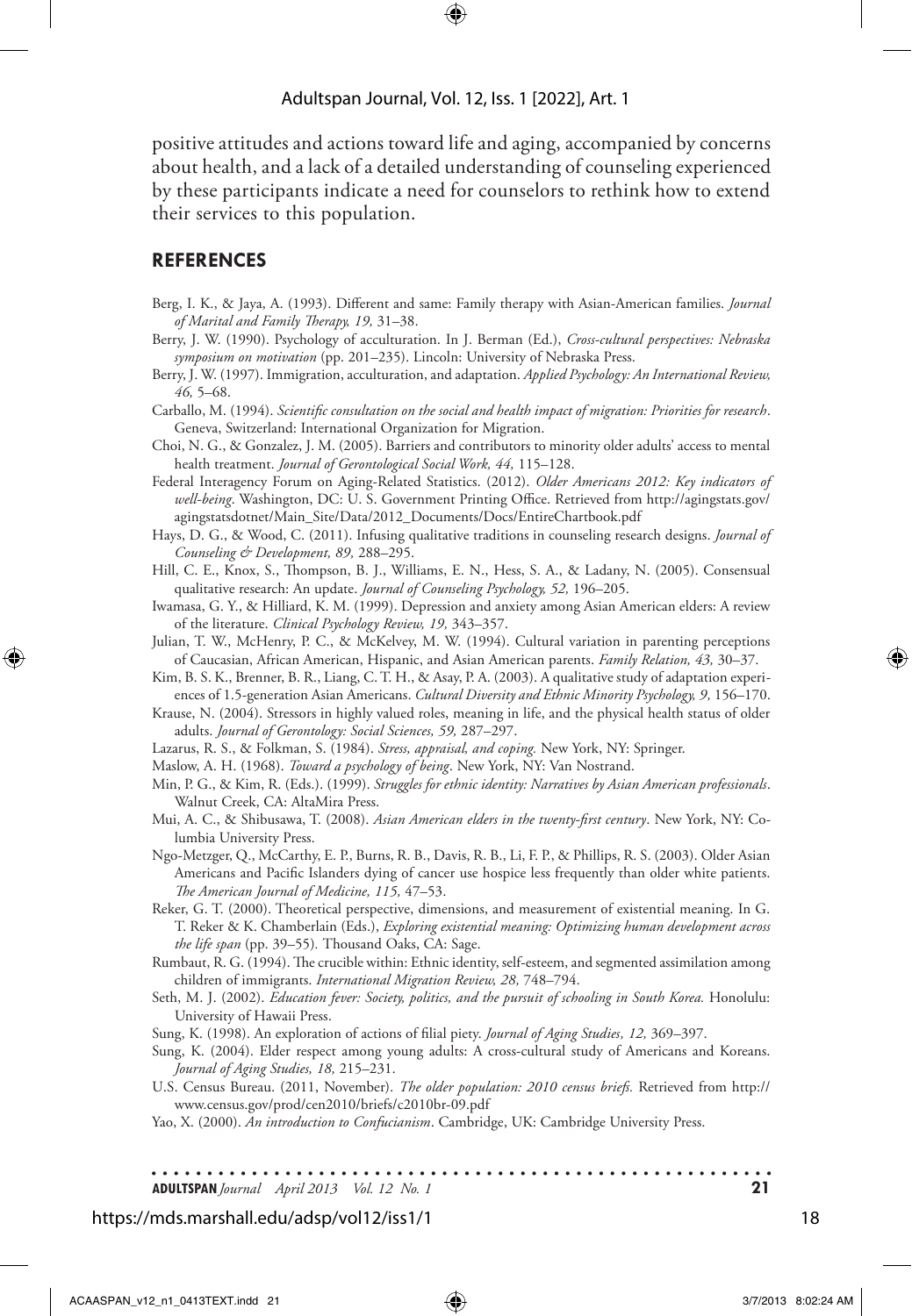# **Appendix**

| <b>Domain and Category</b>                                   | Frequency      | n              | <b>Illustrative Core Idea</b>                                                                    |
|--------------------------------------------------------------|----------------|----------------|--------------------------------------------------------------------------------------------------|
| <b>Reasons for immigration</b><br>Positive perceptions about |                |                |                                                                                                  |
| American society                                             |                |                |                                                                                                  |
| Having more opportunities                                    | Typical        | 5              | "I cannot imagine that happening in Korea."                                                      |
| Having freedom                                               | Typical        | 4              | "free research," "because we have freedom"                                                       |
| Better education for myself or                               | Typical        | 4              | "We want to let our children be educated in a                                                    |
| my children                                                  |                |                | better setting. So, we prepared for the<br>immigration step-by-step."                            |
| Marriage or family invitation                                | Typical        | 4              | "because my husband worked here"; "my<br>daughter invited us"                                    |
| Historical events in                                         | Variant        | 3              | "because of Tiananmen Square event" or                                                           |
| original country<br>Financial difficulties in original       | Variant        | 2              | "Korean War"<br>"It was very hard to live in Korea."                                             |
| country                                                      |                |                |                                                                                                  |
| <b>Cultural attitudes and activities</b>                     |                |                |                                                                                                  |
| Associate with American culture                              |                |                |                                                                                                  |
| Having an emotionally thankful<br>mind                       | General        | 8              | "Thank you to the U.S."                                                                          |
| Discrimination exists, but<br>no experience of it            | <b>Typical</b> | 4              | "My boss was nice to me without any<br>discrimination."                                          |
| Associate with ethnic culture;                               | <b>Typical</b> | 7              | "My family has kept following good                                                               |
|                                                              |                |                | traditions of Korea."                                                                            |
| maintain traditional ceremonies                              |                |                |                                                                                                  |
| Take pride in original<br>culture                            | <b>Typical</b> | 5              | being proud of Korea                                                                             |
| Children maintain<br>original cultural tradition             | <b>Typical</b> | 6              | They do understand and value the Chinese<br>culture.                                             |
| and language                                                 |                |                |                                                                                                  |
| Negative perception<br>about original culture                | <b>Typical</b> | 4              | "I don't want to go back to live in Korea<br>because it looks very bad when I watch TV<br>news." |
| <b>Cultural identity</b>                                     |                |                |                                                                                                  |
| Defined as original ethnicity                                | Typical        | 6              | "I am Korean"; "I am Chinese."                                                                   |
| Defined as both American and                                 | Variant        | $\overline{c}$ | "I am a half American and a half Korean."                                                        |
| original ethnicity<br>Social relationships                   |                |                |                                                                                                  |
| Through ethnic church                                        | Typical        | 7              | "I went to the church."                                                                          |
| Mainly with individuals from the                             | Typical        | 6              | feel comfortable gathering with Chinese                                                          |
| same ethnicity                                               |                |                | friends                                                                                          |
| A balance between the same<br>ethnic groups and other ethnic | Variant        | 3              | "We were fully integrated in American social<br>networks. And we also had a very active          |
| groups                                                       |                |                | Korean faculty community."                                                                       |
| <b>Overcoming challenges</b><br>Challenges                   |                |                |                                                                                                  |
| Language barrier                                             | General        | 8              | "The biggest challenge is language, English."                                                    |
| Socioeconomic class moved                                    | Variant        | 3              | "After I came here, I started from the resident                                                  |
| down                                                         |                |                | life in the hospital again."                                                                     |
| Difficulty getting ethnic                                    | Variant        | 3              | "No Chinese grocery"; "no Korean market."                                                        |
| food<br>Generation gap                                       | Variant        | $\overline{2}$ | I don't know your generation, but for my<br>generation still is the way.                         |

## **Domains, Categories, Frequencies, and Illustrative Core Ideas of Elderly Asian Americans**

*(Continued on next page)*

 $\bullet$  ,  $\bullet$  ,  $\bullet$  . . . . . . **22 ADULTSPAN***Journal April 2013 Vol. 12 No. 1*